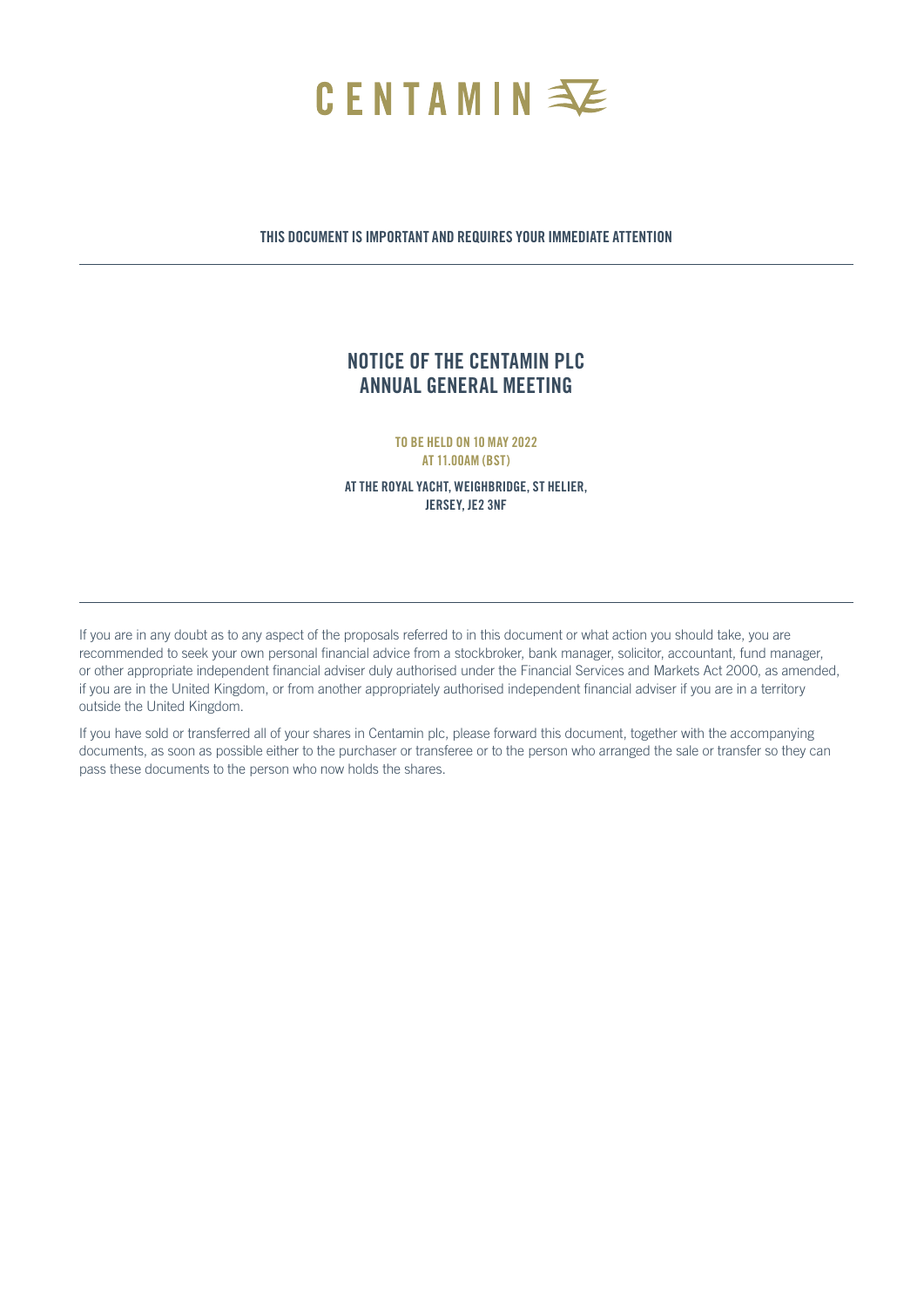## NOTICE OF MEETING 2022 CENTAMIN PLC

# CENTAMINE

Dear Shareholder

## Annual General Meeting

I am pleased to enclose the notice (the "Notice") convening the forthcoming Annual General Meeting ("AGM") of shareholders of Centamin plc (the "Company" or "Centamin") to be held on 10 May 2022 at The Royal Yacht, Weighbridge, St Helier, Jersey, JE2 3NF at 11.00am (BST) (the "Meeting"). The business to be considered by shareholders at the AGM is set out in this document, which includes explanatory notes on each of the Resolutions.

## Attendance at the AGM

The last two annual general meetings have been held at the registered office with the minimum physical attendance required to form a quorum, due to the COVID-19 pandemic. During this period, we ensured shareholders could continue to contribute to the meeting with an on-line voting facility and a webcast platform to raise questions.

I am pleased to advise that, as at the date of this Notice, there are no restrictions in place in either the UK or Jersey and therefore an in-person AGM can be held.

The AGM is an opportunity to meet members of the Board and our senior management team and we welcome shareholders who can attend. All Resolutions for consideration at the meeting will be decided on a poll rather than a show of hands. The Company considers this to be a more transparent method of voting as each shareholder has one vote for every share held. There will be a short presentation by the Executive Directors at the AGM and an opportunity for shareholders to raise questions.

Should restrictions resume by the time we hold the AGM, we may be forced to limit attendance, such that only a minimal representation is permitted to satisfy the requirements of the quorum. Any updates to the position and any change to the arrangements for the AGM will be published on the Company's website **www.centamin.com** and via a regulatory news announcement.

### Shareholder voting

Shareholders will be able to complete and submit their votes online or if they prefer, they can complete and return the Proxy Form to the registrar in advance of the AGM. We recommend that all shareholders complete and submit their votes online or complete and return the Proxy Form to our Registrars as soon as possible, and no later than 11.00am (BST) on 6 May 2022, appointing the chair of the Meeting as their proxy. This will ensure that shareholder votes will be counted if a shareholder is unable to attend in person.

All Resolutions for consideration at the AGM will be voted on a poll and all valid proxy votes cast will count towards the poll votes.

## Annual Report

An interactive version of the Company's 2021 Annual Report can be found on our website at **www.centamin.com**.

## Remuneration report and policy

The Company is seeking an advisory vote on the implementation of the remuneration report and the Company's remuneration policy. The remuneration report and policy are on pages 127 to 159 of the annual report for the financial year ended 31 December 2021. As noted on page 128 of the annual report, it is intended that the remuneration policy, if approved, will be applicable for the three years following the annual general meeting. A consultation process was carried out by the Remuneration Committee with our major shareholders covering the proposed changes to our policy and executive remuneration. Details of the consultation can be found in the remuneration report.

### Centamin Incentive Plan

The Company is seeking approval for the Centamin Incentive Plan (the "Plan"). This is a new long-term incentive plan that enables the Company to implement certain aspects of its remuneration policy. The Plan will enable the award of Performance Share Awards and Deferred Bonus Awards to the Company's Executive Directors and wider participants. Restricted Share Awards can also be awarded under the Plan but this type of award will not be granted to Executive Directors. A summary of the key terms of the Plan are set out at Appendix A.

## Final Dividend

Shareholders are being asked to approve a final dividend of 5 US cents (US\$0.05) per ordinary share bringing the total dividend attributed to the full year 2021 to 9 US cents (US\$0.09) per ordinary share totalling US\$105 million.

If shareholders approve the recommended final dividend, the dividend will be paid on 10 June 2022 to shareholders on the register on 20 May 2022. The dividend will be paid in US dollars with an option for shareholders to elect to receive the dividend in pounds sterling. This sterling election must be made no later than 25 May 2022. Payments in sterling will be based on the US\$/GBP exchange rate on 26 May 2022 and the rate will be published on the Company's website on 27 May 2022.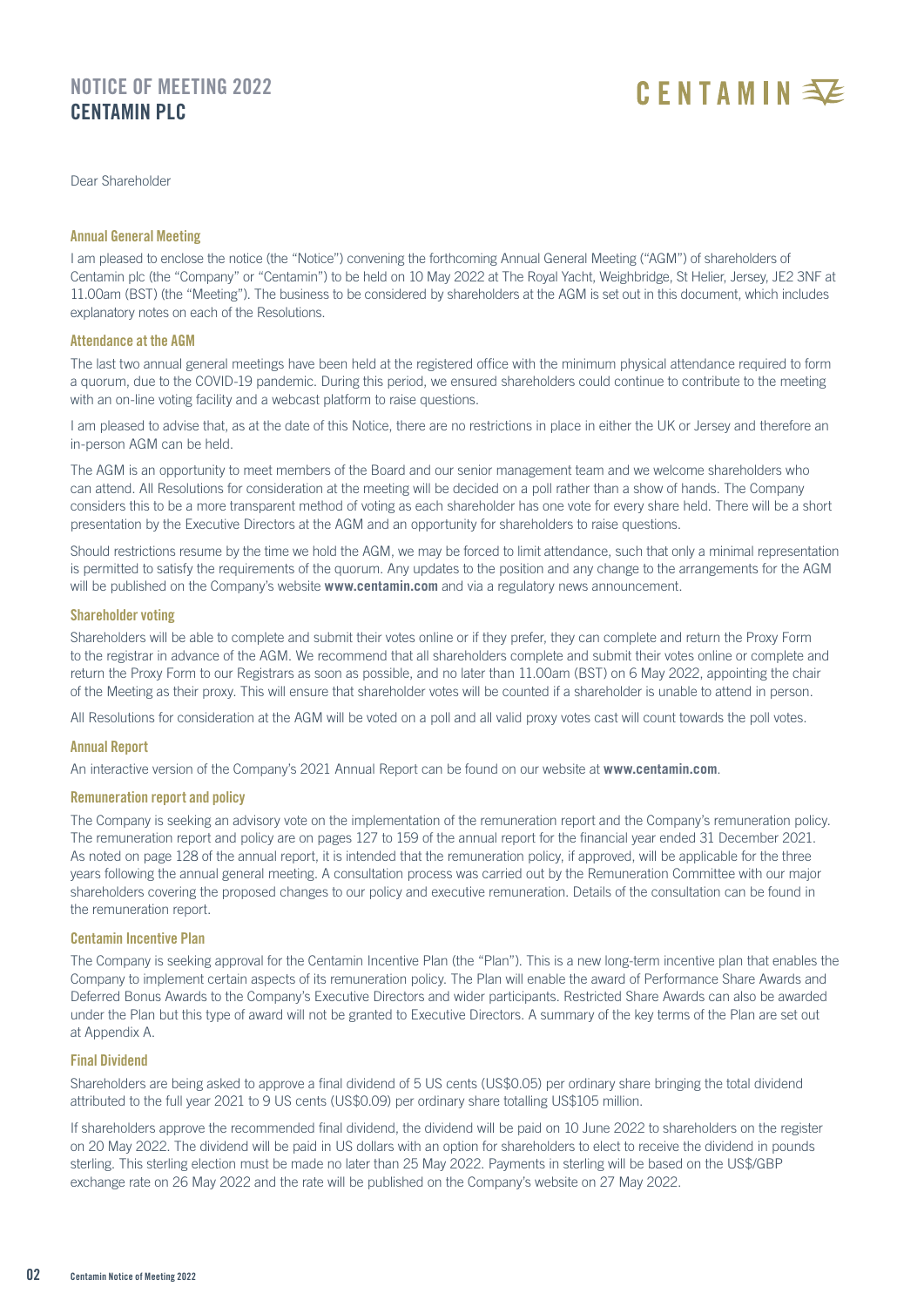## Re-election

In accordance with the UK Corporate Governance Code ("2018 Code") and the Company's Articles of Association, all Directors will be standing for re-election this year. Each Director being proposed for re-election is considered to be effective in their role and commits the appropriate time for board and committee meetings. I therefore believe that each of the re-elections are in the best interests of the Company.

The biographical details of each of the Directors are set out in the explanatory notes included in the Notice.

#### Recommendation

The Board considers all proposed Resolutions set out in the Notice to be in the best interests of the Company and its shareholders. Therefore, the Directors unanimously recommend that shareholders vote in favour of all ordinary Resolutions numbered 1, 2, 3.1 to 3.3, 4.1 to 4.9, 5.1, 5.2 and 6 and special Resolutions numbered 7.1, 7.2 and 8 as they intend to do in respect to their own beneficial holdings.

### Actions of shareholders

We would like as many shareholders as possible to attend our AGM but appreciate this is not always possible. Even if you are unable to attend in person, your vote is important and if you want it to count, please ensure you complete and return the form of proxy to our registrars before 6 May 2022. Details of electronic voting instructions are set out in the Notice.

## Questions and answers

We continue to value engagement with shareholders and if a shareholder would like to ask a question about the formal business of the Meeting, please email your questions to investor@centaminplc.com by 4:00pm BST on Friday, 6 May 2022. Alternatively, questions can be raised via the webcast platform before and during the formal business, to be answered at the end of the Meeting, or in person for those wishing to attend the AGM.

We appreciate and thank you for your continued support during these exceptional times.

Yours sincerely

James Rutherford Chairman 4 April 2022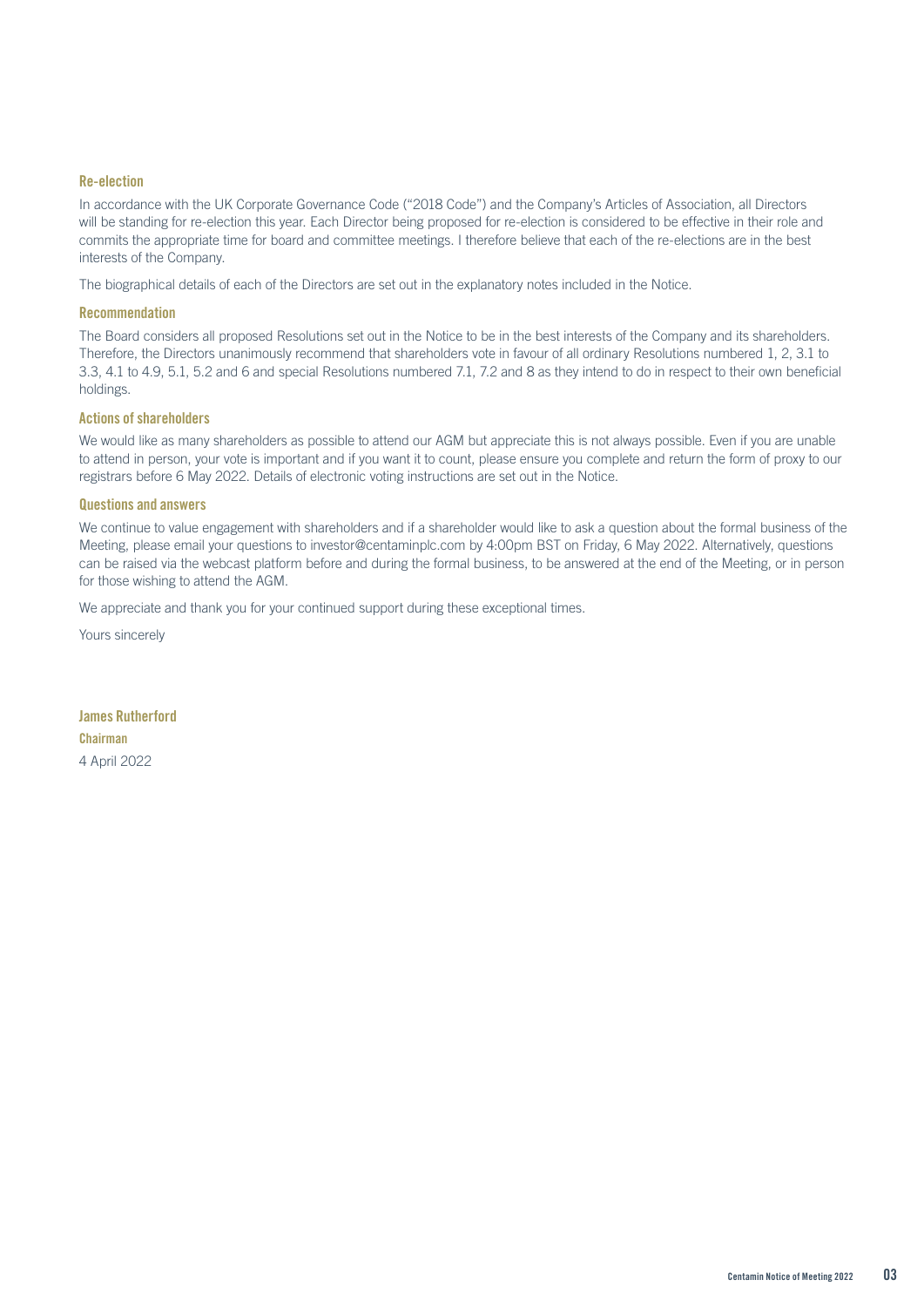## NOTICE OF MEETING 2022 Notice of annual general meeting ("notice")

NOTICE is hereby given that the Annual General Meeting ("AGM") of shareholders of Centamin plc ("the Company or "Centamin"), number 109180 (the "Company") to be held on 10 May 2022 at The Royal Yacht, Weighbridge, St Helier, Jersey, JE2 3NF at 11.00am (BST) (the "Meeting") to consider and, if thought fit, pass, with or without amendments, the following resolutions numbered 1, 2, 3.1 to 3.3, 4.1 to 4.9, 5.1, 5.2 and 6 as ordinary resolutions and resolutions numbered 7.1, 7.2 and 8 as special resolutions. Each of the resolutions numbered 3.1 to 3.3, 4.1 to 4.9, 5.1 to 5.2 and 7.1 to 7.2 are to be proposed as separate resolutions.

## ORDINARY RESOLUTIONS

## 1. Accounts

 To receive and adopt the Company's annual accounts for the financial year ended 31 December 2021 together with the strategic and governance reports and the auditor's report on those accounts.

### 2. Declaration of final dividend

To declare a final dividend of 5 US cents (US\$0.05) per ordinary share (totalling US\$58m) as recommended by the Directors in respect of the financial year ended 31 December 2021, to holders of ordinary shares on the register of members on the Record Date of 20 May 2022.

## 3. Remuneration resolutions

3.1 Approval of Directors' remuneration report

To receive and approve the Directors' remuneration report (other than the Directors' remuneration policy) for the financial year ended 31 December 2021.

- 3.2 Approval of Directors' remuneration policy To receive and approve the Directors' remuneration policy, set out on pages 133 to 143 in the Directors' remuneration report for the financial year ended 31 December 2021.
- 3.3 Approval of the rules of the Centamin Incentive Plan
	- a) To approve and adopt a long-term incentive plan to be known as the Centamin Incentive Plan (the "Plan"). A copy of the rules of the Plan have been produced to the Meeting and initialled by the chair for the purposes of identification and a summary of the main provisions of which are set out in Appendix A to the Notice; and
	- b) The Directors be and are hereby authorised to exercise the powers of the Company to do all acts and things necessary to put the Plan into effect.

## 4 Re-election of Directors

- 4.1 To re-elect James Rutherford, who retires in accordance with Article 33 of the Company's Articles and, being eligible, offers himself for re-election as a Director.
- 4.2 To re-elect Martin Horgan, who retires in accordance with Article 33 of the Company's Articles and, being eligible, offers himself for re-election as a Director.
- 4.3 To re-elect Ross Jerrard, who retires in accordance with Article 33 of the Company's Articles and, being eligible, offers himself for re-election as a Director.
- 4.4 To re-elect Dr Sally Eyre, who retires in accordance with Article 33 of the Company's Articles and, being eligible, offers herself for re-election as a Director.
- 4.5 To re-elect Mark Bankes, who retires in accordance with Article 33 of the Company's Articles and, being eligible, offers himself for re-election as a Director.
- 4.6 To re-elect Dr Ibrahim Fawzy, who retires in accordance with Article 33 of the Company's Articles and, being eligible, offers himself for re-election as a Director.
- 4.7 To re-elect Marna Cloete, who retires in accordance with Article 33 of the Company's Articles and, being eligible, offers herself for re-election as a Director.
- 4.8 To re-elect Dr Catharine Farrow, who retires in accordance with Article 33 of the Company's Articles and, being eligible, offers herself for re-election as a Director.
- 4.9 To re-elect Hendrik Faul, who retires in accordance with Article 33 of the Company's Articles and being eligible, offers himself for re-election as a Director.

## 5. Auditor

- 5.1 To appoint PricewaterhouseCoopers LLP as the Company's auditor to hold office from the conclusion of this Meeting until the conclusion of the next annual general meeting at which the accounts are laid before the meeting.
- 5.2 To authorise the Directors to agree the remuneration of the auditor.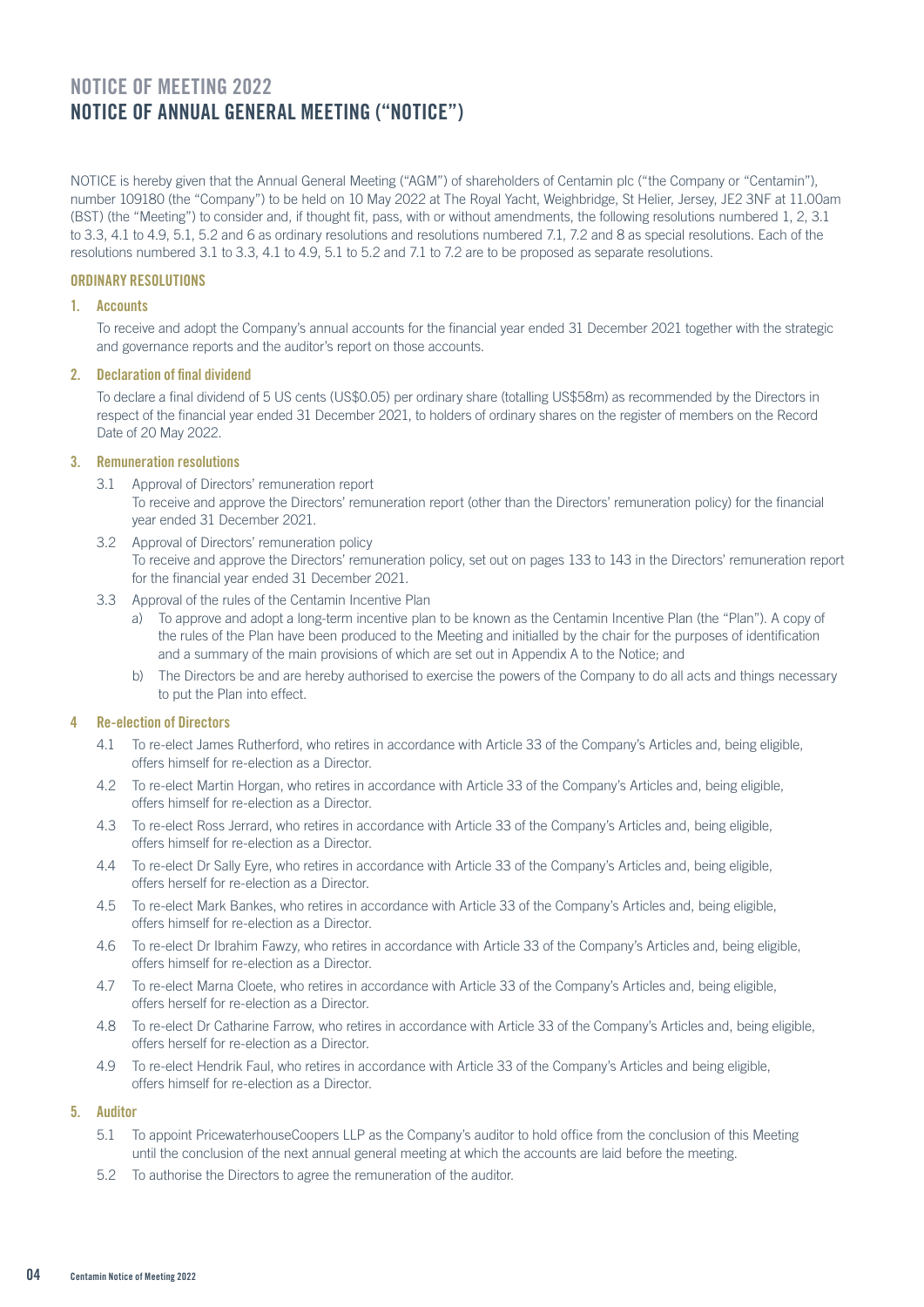## 6. Allotment

That the Directors be generally and unconditionally authorised, including for the purposes of Article 2.9 of the Company's articles of association ("Articles"), to exercise all the powers of the Company to allot relevant securities (as such term is defined in the Articles) up to:

- (a) 385,483,565 relevant securities (such amount to be reduced by any relevant securities allotted by the Directors pursuant to paragraph (b) of this resolution in excess of 385,483,565);
- (b) solely in connection with an offer by way of a rights issue, 770,967,130 relevant securities (such amount to be reduced by any relevant securities allotted by the Directors pursuant to paragraph (a) of this resolution):
	- (i) to holders of ordinary shares of no par value in the capital of the Company in proportion (as nearly as may be practicable) to their respective holdings; and
	- (ii) to holders of other equity securities as required by the rights of those securities or as the Directors otherwise consider necessary,

but subject to such exclusions or other arrangements as the Directors may deem necessary or expedient in relation to treasury shares, fractional entitlements, record dates, legal or practical problems in, or under the laws of any, territory or the requirements of any regulatory body or stock exchange or any other matter.

The authorities granted to the Directors under paragraphs (a) and (b) above of this resolution will expire at the conclusion of the next annual general meeting of the Company after the passing of this resolution or 30 June 2023, whichever is earlier, (unless renewed, varied or revoked by the Company prior to or on such date) save that the Company may, before such expiry make offers or agreements which would or might require relevant securities to be allotted after such expiry and the Directors may allot relevant securities in pursuance of any such offer or agreement as if the relevant authority conferred hereby had not expired.

### SPECIAL RESOLUTIONS

### 7. Disapplication of pre-emption rights

- 7.1 That, subject to the passing of Resolution 6 above, the Directors be generally empowered to allot equity securities (as such term is defined in the Company's articles of association ("Articles")) pursuant to the authority conferred by Resolution 6, as if Article 3.1 of the Articles did not apply, provided that this authority shall be limited to:
	- (a) the allotment of equity securities pursuant to a rights issue pursuant to the authority given by Resolution 6(b) (except that the Directors may impose any limits or restrictions and make any arrangements which they consider necessary or appropriate to deal with fractional entitlements, record dates, legal, regulatory or practical problems in, or under the laws of, any territory or the requirements of any regulatory body or stock exchange or any other matter); and
	- (b) in addition to the power under Resolution 6(a) above, the allotment of equity securities or sale of treasury shares of up to 57,822,535 equity securities (otherwise than pursuant to Resolution 6 above).

The authority granted by this resolution will expire at the conclusion of the next annual general meeting of the Company after the passing of this resolution or 30 June 2023, whichever is earlier, (unless renewed, varied or revoked by the Company prior to or on such date) save that the Company may, before such expiry make offers or agreements which would or might require equity securities to be allotted (and treasury shares to be sold) after such expiry and the Directors may allot equity securities (and sell treasury shares) in pursuance of any such offer or agreement notwithstanding that the authority conferred by this resolution has expired.

- 7.2 That, subject to the passing of Resolution 6 above, the Directors be generally empowered in addition to the authority in Resolution 7.1, to allot equity securities (as such term is defined in the Company's articles of association ("Articles")) pursuant to the authority conferred by Resolution 6, as if Article 3.1 of the Articles did not apply, provided that this authority shall be:
	- (a) limited to the allotment of equity securities or sale of treasury shares up to 57,822,535 equity securities; and
	- (b) used where that allotment is in connection with an acquisition or specified capital investment (within the meanings given in the Pre-Emption Group's Statement of Principles, most recently published by the Pre-Emption Group prior to the date of this Notice) which is announced contemporaneously with the allotment, or which has taken place in the preceding six-month period and is disclosed in the announcement of the allotment.

The authority granted by this resolution will expire at the conclusion of the next annual general meeting of the Company after the passing of this resolution or 30 June 2023, whichever is earlier, (unless renewed, varied or revoked by the Company prior to or on such date) save that the Company may, before such expiry make offers or agreements which would or might require equity securities to be allotted after such expiry and the Directors may allot equity securities in pursuance of any such offer or agreement notwithstanding that the authority conferred by this resolution has expired.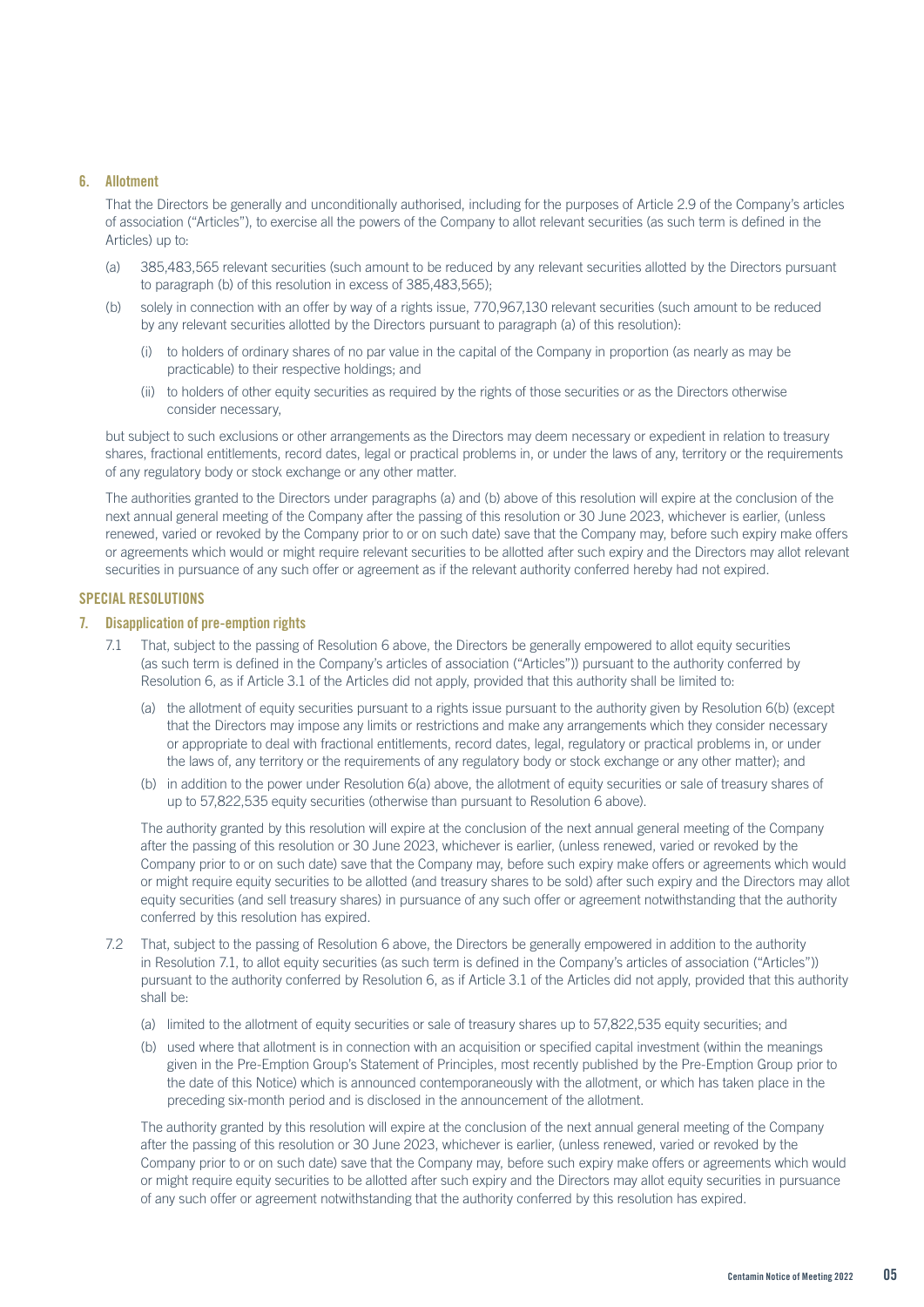## NOTICE OF MEETING 2022 Notice of annual general meeting ("notice") CONTINUED

## SPECIAL RESOLUTIONS CONTINUED

## 8. Market purchases of Ordinary Shares

That the Company be generally and unconditionally authorised:

- (a) pursuant to article 57 of the Companies (Jersey) Law 1991, to make market purchases of ordinary shares in the capital of the Company ("Ordinary Shares") on such terms and in such manner as the Directors may from time to time determine, provided that:
	- (i) the maximum aggregate number of Ordinary Shares authorised to be purchased is 115,645,070 (being 10% of the issued share capital of the Company as at the date of this Notice);
	- (ii) the maximum price (excluding expenses paid by the Company) which may be paid for each Ordinary Share is an amount equal to the highest of:
		- (A) an amount equal to 105% of the average of the closing middle market prices for the Ordinary Shares of the Company (derived from the London Stock Exchange Daily Official List) on the five business days immediately preceding the date of purchase; and
		- (B) the higher of the price of the last independent trade and the highest current independent bid on the trading venues where the purchase is carried out;
	- (iii) the minimum price (excluding expenses paid by the Company) which may be paid is £0.01 per Ordinary Share; and the authority conferred by this resolution shall expire on 30 June 2023 or, if earlier, at the conclusion of the next annual general meeting;
	- (iv) save that the Company may before the resolution expires make a contract to purchase which will or may be executed wholly or partly thereafter and the purchase of Ordinary Shares may be made in pursuant of any such contract; and
- (b) pursuant to article 58A of the Companies (Jersey) Law 1991, if the Directors of the Company so resolve, to hold as treasury shares any Ordinary Shares purchased pursuant to the authority conferred by paragraph (a) of this resolution.

By order of the Board

## Darren Le Masurier

## Company Secretary

4 April 2022

## Explanatory notes to shareholders

Please refer to the following notes which accompany and form part of this Notice.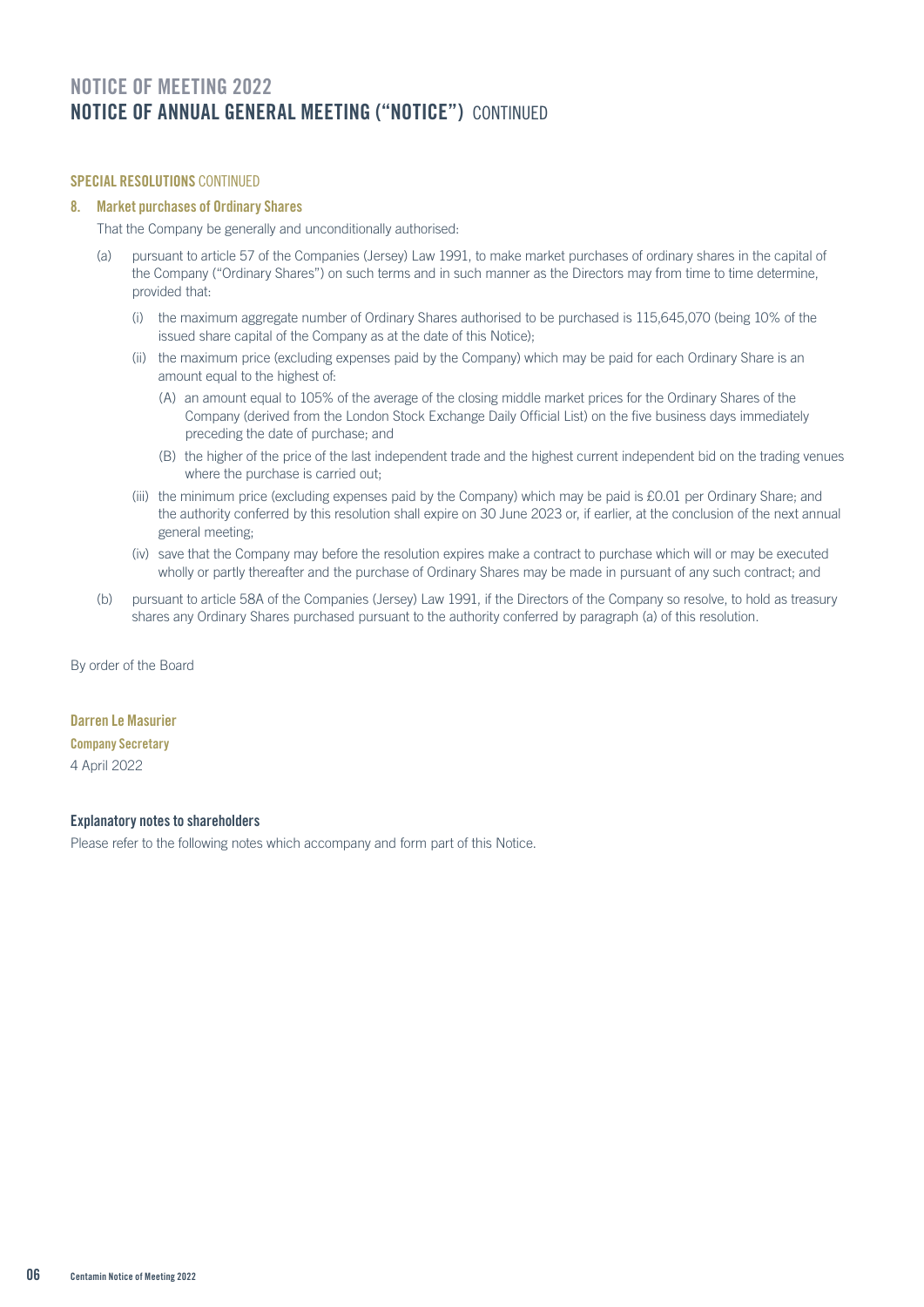## NOTICE OF MEETING 2022 Explanatory notes

## 1 ATTENDANCE NOTES

- 1.1 To be entitled to attend and vote at the Meeting, shareholders must be registered in the register of shareholders of the Company at 11.00am (BST) on 6 May 2022 (or, in the event of any adjournment, on the date which is two days prior to the time of the adjourned Meeting), and transfers registered after that time shall be disregarded in determining entitlements to attend and vote at the Meeting.
- 1.2 All shareholders whose shareholdings are registered in the register of shareholders on 30 March 2022 and all nonregistered (or beneficial) shareholders holding through the Canadian Register on 30 March 2022 are entitled to receive this Notice of Meeting.
- 1.3 Persons who become registered as shareholders of ordinary shares or non-registered (or beneficial) shareholders through the Canadian Register at any time after the applicable record date for the Notice of Meeting and on or before the record date for attending and voting at the Meeting shall be entitled to receive from the Company a copy of the Notice of Meeting on request to the appropriate share registry.
- 1.4 Shareholders intending to attend the Meeting are asked to please arrive before 9:30 am (BST) to allow enough time for registration, bringing your attendance card with you. This is attached to your proxy form and will help us to register you more swiftly.
- 1.5 Any changes to the arrangements will be communicated to shareholders, as soon as possible, before the Meeting on the Company website **www.centamin.com** and via a regulatory news announcement.
- 1.6 Shareholders will be offered the opportunity to listen to the formal business of the Meeting through a webcast and/or conference call.
- 1.7 If a shareholder would like to ask a question about the formal business of the Meeting, please email your questions to investor@centaminplc.com by 4.00pm (BST) on Friday, 6 May 2022. Alternatively, questions can be raised via the webcast platform before and during the formal business, to be answered at the end of the Meeting, or in person for those wishing to attend the AGM.

## 1.8 **CONFERENCE CALL AND WEBCAST**

The Company will host a conference call and webcast. Please find below the required participation details. A replay will be made available on the Company website.

## **WEBCAST PRESENTATION**

To join the webcast: **https://www.investis-live.com/centamin/62388fc2f1e36c0c00989782/fdlls**

Please allow a few minutes to register.

## **CONFERENCE CALL**

| Dial-in telephone numbers:        |                  |
|-----------------------------------|------------------|
| United Kingdom                    | 0800 640 6441    |
| All other locations               | +44 20 3936 2999 |
| Participation access code: 138842 |                  |

## 2 VOTING SHARES

- 2.1 As at the date of this Notice, the Company's issued share capital consists of 1,156,450,695 ordinary shares, carrying one vote each and the Company held no shares in treasury. Therefore, the total voting rights in the Company as at 4 April 2022 are 1,156,450,695.
- 2.2 To the knowledge of the Directors and executive officers of the Company, as at the date of this Notice, no person beneficially owned, directly or indirectly, or exercised control or direction over, more than 10% of the voting rights attached to the outstanding ordinary shares of the Company. Therefore there are no shareholders with an interest of 10% or greater as at the date of this Notice. Details of the Company's substantial shareholders are set out in the 2021 Annual Report as at 16 March 2022.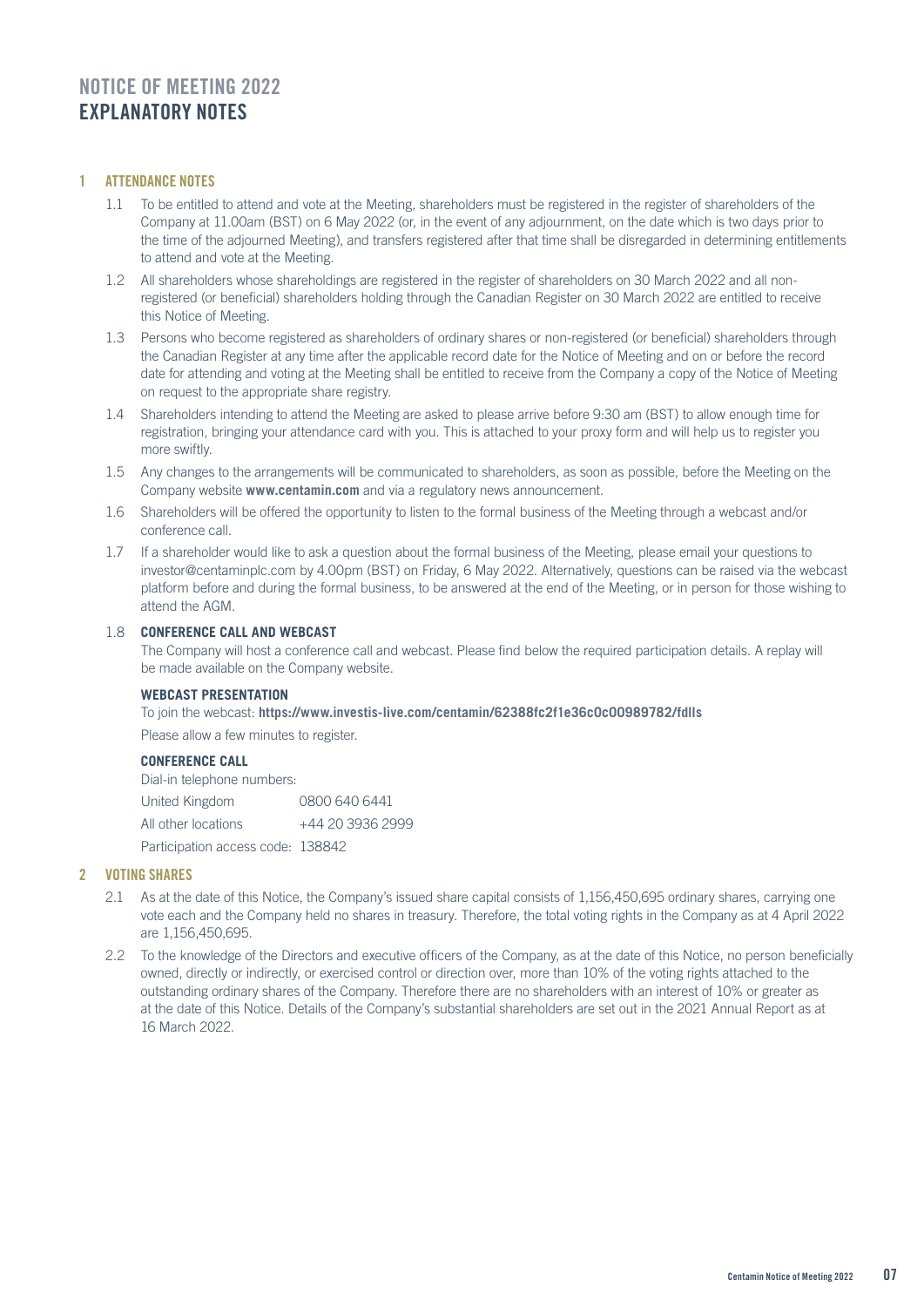## 3 PROXIES

- 3.1 This Notice is furnished in connection with the solicitation, by or on behalf of the management of the Company, of proxies to be used at the meeting or at any adjournment thereof. It is expected that the solicitation will be primarily by mail, but proxies may also be solicited personally, by advertisement or by telephone, by Directors, officers or employees of the Company without special compensation, or by the Company's transfer agent, Computershare (as defined herein). The cost of solicitation will be borne by the Company at a nominal cost.
- 3.2 Each shareholder entitled to attend and vote at the Meeting (save in the event of any restrictions on gatherings which may prevent attendance) has the right to appoint a proxy (or proxies) to represent him or her or them and exercise all or any of their rights to attend, speak and vote at the Meeting or at any adjournment thereof. A shareholder can appoint more than one proxy in relation to the Meeting, provided that each proxy is appointed to exercise the rights attached to a different share(s) held by the shareholder. Further details are set out in the notes to the proxy form. A proxy form which may be used to make this appointment and give proxy instructions accompanies this Notice. You can only appoint a proxy using the procedures set out in these notes and the notes to the proxy form. A proxy may be a person or a company and need not be a shareholder of the Company or the person designated by management in the enclosed proxy form. The right to appoint a proxy of your choice may be exercised by inserting the name of the person or company in the blank space provided in the enclosed proxy form or by completing another proxy form. If you do not have a proxy form and believe that you should have one, or if you require additional proxy forms (to appoint more than one proxy), please contact our Registrar's shareholder helpline on +44 (0) 370 707 4040.
- 3.3 On any poll that may be called for, the ordinary shares represented by a properly executed proxy given in favour of the person(s) designated by management of the Company in the enclosed proxy form will be voted or withheld from voting in accordance with the instructions of the shareholder on any ballot, and if the shareholder specifies a choice with respect to any matter to be acted upon, the ordinary shares will be voted accordingly.
- 3.4 The appointment of a proxy will not prevent a shareholder from subsequently attending and voting at the Meeting in person, in which case any votes cast by the proxy will be excluded and your proxy appointment will automatically be terminated. You may also revoke your proxy appointment by depositing an instrument in writing signed by you at the registered office of the Company no later than 11:00am (BST) on 6 May 2022, or in the case of any adjournment of the Meeting, on the date which is two days prior to the time of the adjourned Meeting, or with the Chairman of the Meeting on the day of, and prior to the start of, the Meeting or any adjournment thereof. A shareholder may also revoke a proxy in any other manner permitted by law.
- 3.5 To appoint a proxy, using the proxy form, the form must be:
	- completed and signed;
	- sent or delivered to the Company at:

| Jersey, Channel Islands                          | Canada                               |
|--------------------------------------------------|--------------------------------------|
| Computershare Investor Services (Jersey) Limited | Computershare Investor Services Inc. |
| The Pavilions                                    | 100 University Avenue.               |
| Bridgwater Road                                  | 8th Floor.                           |
| Bristol BS99 6ZY                                 | Toronto, ON M5J 2Y1; and             |

• received by Computershare Investor Services (Jersey) Limited/Computershare Investor Services Inc. ("Computershare") no later than 11.00am (BST) on 6 May 2022.

In the case of a shareholder, which is a company, the Proxy Form must be executed under its common seal or signed on its behalf by an officer of the company or an attorney for the company.

Any power of attorney or any other authority under which the Proxy Form is signed (or a duly certified copy of such power or authority) must be included with the Proxy Form.

- 3.6 As alternatives to completing the hard-copy Proxy Form, you can appoint a proxy:
	- a) by sending your signed Proxy Form by email to externalproxyqueries@computershare.co.uk or by facsimile to +44 (0) 370 703 6322 or (in the case of Canadian shareholders) to 1-866-249-7775; or
	- b) online at **www.investorcentre.co.uk/eproxy** using your unique Control Number and PIN set out in the enclosed Proxy Form.

For such electronic proxy appointments to be valid, they are to be received by Computershare no later than 11.00am (BST) on 6 May 2022.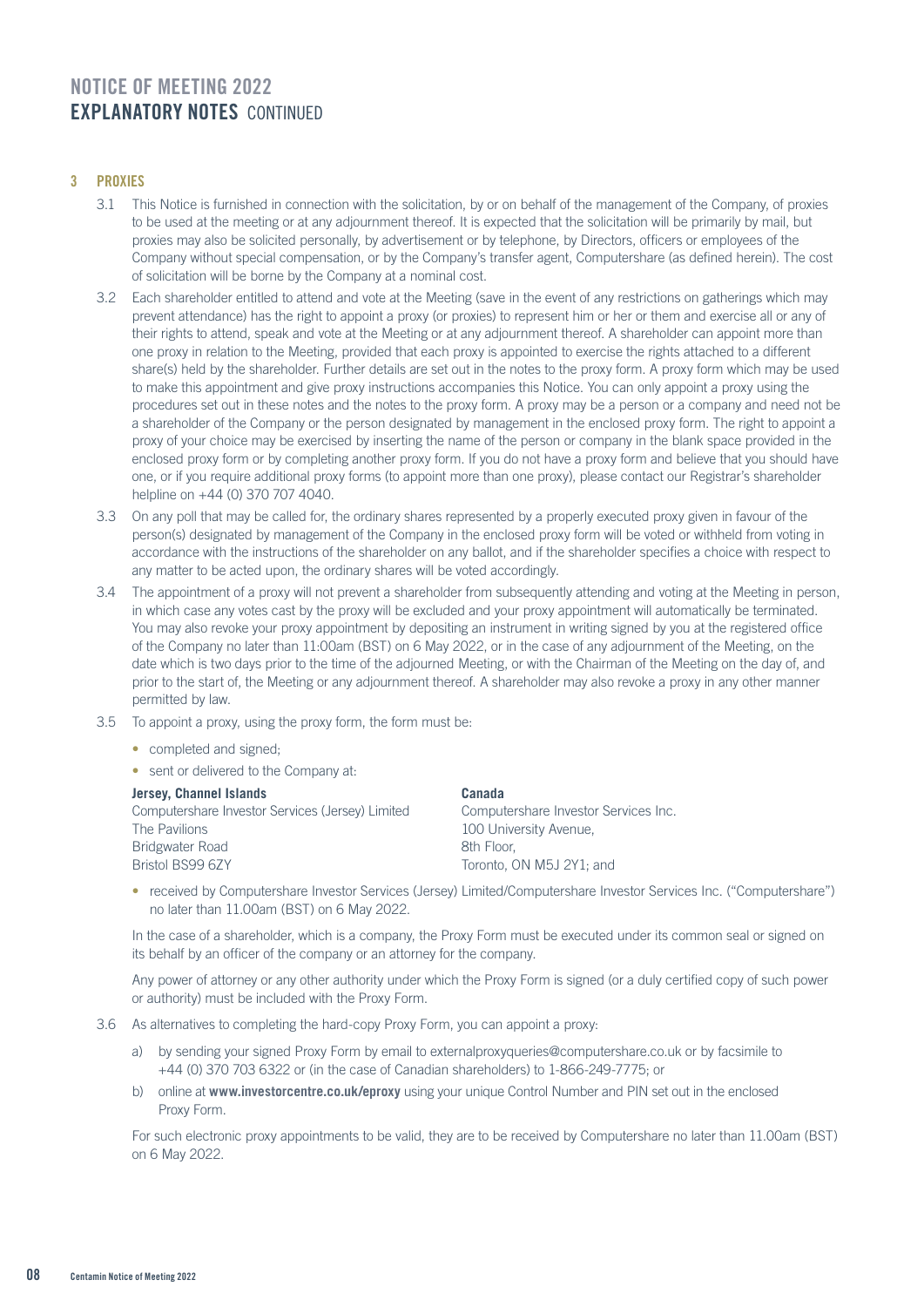3.7 CREST shareholders who wish to appoint a proxy or proxies through the CREST electronic proxy appointment service may do so for the meeting and any adjournment(s) of it by using the procedures described in the CREST Manual. CREST personal shareholders or other CREST sponsored shareholders, and those CREST shareholders who have appointed a voting service provider(s), should refer to their CREST sponsor or voting service provider(s), who will be able to take the appropriate action on their behalf.

In order for a proxy appointment or instruction made using the CREST service to be valid, the appropriate CREST message (a "CREST Proxy Instruction") must be properly authenticated in accordance with Euroclear UK & Ireland Limited's ("EUI") specifications and must contain the information required for such instructions, as described in the CREST Manual. The message must be transmitted so as to be received by the issuer's agent (ID 3RA50) no later than 11.00am (BST) on 6 May 2022 (or, if the meeting is adjourned, 48 hours before the time of the adjourned meeting). For this purpose, the time of receipt will be taken to be the time (as determined by the time stamp applied to the message by the CREST Applications Host) from which the issuer's agent is able to retrieve the message by enquiry to CREST in the manner prescribed by CREST. After this time any change of instructions to proxies appointed through CREST should be communicated to the appointee through other means.

CREST shareholders and, where applicable, their CREST sponsors or voting service providers should note that EUI does not make available special procedures in CREST for any particular messages. Normal system timings and limitations will therefore apply in relation to the input of CREST Proxy Instructions. It is the responsibility of the CREST shareholder concerned to take (or, if the CREST shareholder is a CREST personal shareholder or sponsored shareholder or has appointed a voting service provider(s), to procure that his CREST sponsor or voting service provider(s) take(s)) such action as shall be necessary to ensure that a message is transmitted by means of the CREST system by any particular time. In this connection, CREST shareholders and, where applicable, their CREST sponsors or voting service providers are referred, in particular, to those sections of the CREST Manual concerning practical limitations of the CREST system and timings (**www.euroclear.com/CREST**).

The Company may treat as invalid a CREST Proxy Instruction in the circumstances set out in Article 34 of the Companies (Uncertificated Securities) (Jersey) Order 1999.

- 3.8 In the case of joint holders, where more than one of the joint holders purports to appoint a proxy, only the appointment submitted by the most senior holder will be accepted. Seniority is determined by the order in which the names of the joint holders appear in the Company's register of shareholders in respect of the joint holding (the first named being the most senior).
- 3.9 If you submit more than one valid proxy appointment in respect of the same share for use at the same meeting or poll, the appointment received last before the latest time for the receipt of proxies will take precedence.
- 3.10 Under the Companies (Jersey) Law 1991, a body corporate may only appoint one corporate representative. A share owner which is a body corporate that wishes to allocate its votes to more than one person should use the proxy arrangements.
- 3.11 Copies of the following documents are available for inspection during normal business hours at the registered office of the Company, 2 Mulcaster Street, St Helier, Jersey, JE2 3NJ on any weekday (Saturdays, Sundays and public holidays excepted) from the date of the Notice and at the place of the Meeting from 10:45 am (BST) until the close of the Meeting:
	- (a) Executive Directors' service contracts and letters of appointment for the Non-Executive Directors;
	- (b) the Directors' deeds of indemnity; and
	- (c) the Memorandum of Association and Articles of Association of the Company.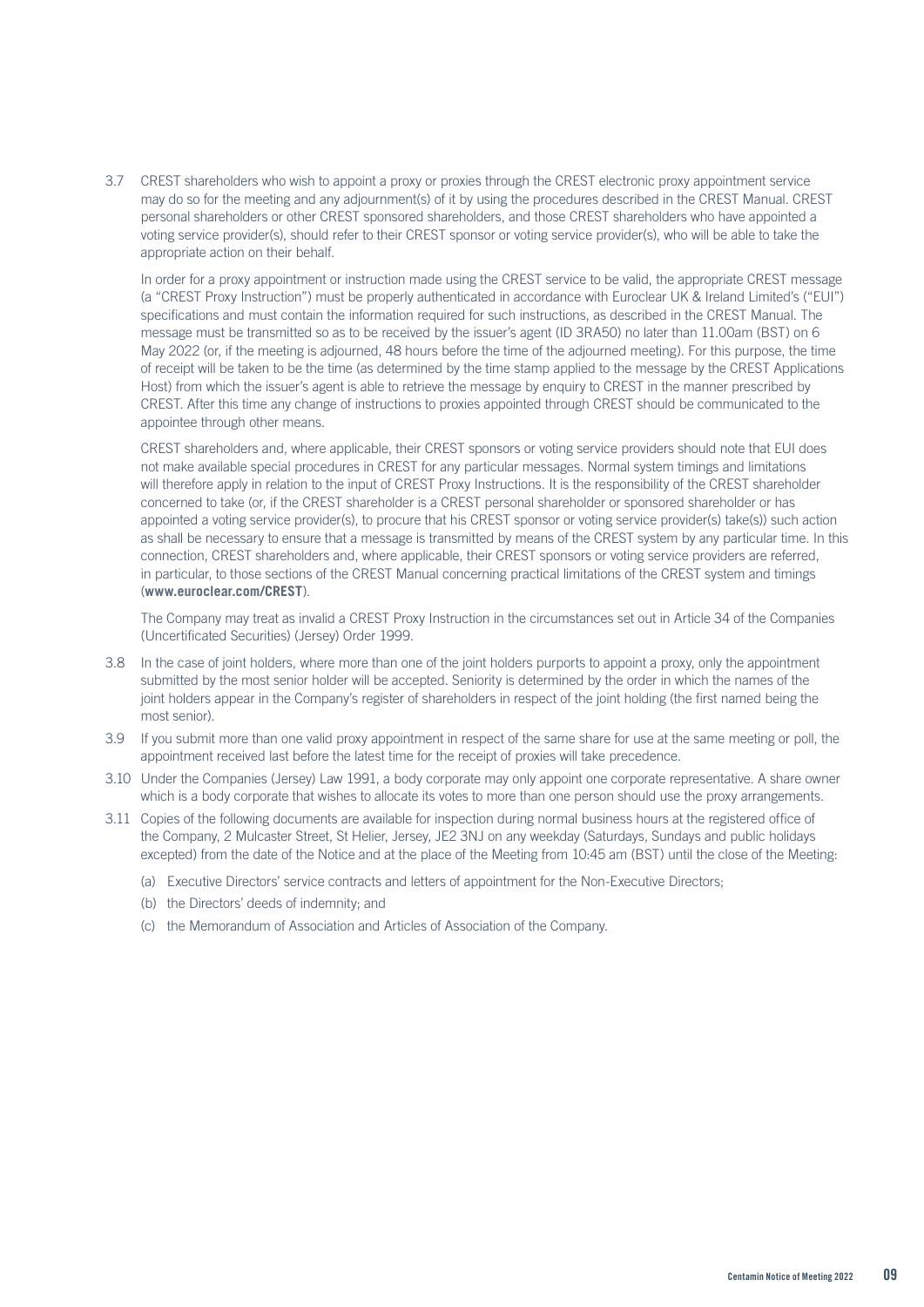## 4 NON-REGISTERED (OR BENEFICIAL) SHAREHOLDERS IN CANADA

- 4.1 Many shareholders in Canada and elsewhere are non-registered shareholders because the ordinary shares they own are not registered in their names but are instead registered in the name of an intermediary such as the brokerage firm, bank or trust corporation through which they purchased the ordinary shares. A non-registered (or beneficial) shareholder holding through the Canadian Register typically holds their ordinary shares either:
	- in the name of the intermediary that such shareholder deals with in respect of the ordinary shares (Intermediaries include, among others, banks, trust companies, securities dealers or brokers and trustees or administrators of selfadministered RRSPs, RRIFs, RESPs and similar plans); or
	- in the name of a clearing agency (such CDS), of which the intermediary is a participant.
- 4.2 The Company will not be relying on the notice and access delivery procedures outlined in National Instrument 54-101 – Communications with Beneficial Owners of Securities of a Reporting Issuer of the Canadian Securities Administrators ("NI 54-101") to distribute copies of proxy-related materials in connection with the Meeting.
- 4.3 Copies of the Notice of Meeting and the Proxy Form (collectively, the "Meeting Materials") are being sent to both registered owners of the securities and to non-registered (or beneficial) shareholders holding through the Canadian Register. If you are a non-registered (or beneficial) shareholder holding through the Canadian Register, and the Company or its agent has sent these materials directly to you, your name and address and information about your holdings of securities, have been obtained in accordance with applicable securities regulatory requirements from the intermediary holding on your behalf. By choosing to send these materials to you directly, the issuer (and not the intermediary holding on your behalf) has assumed responsibility for (i) delivering these materials to you and (ii) executing your proper voting instructions. Please return your voting instructions as specified in the request for voting instructions.
- 4.4 In accordance with the requirements of NI 54-101, the Company has distributed copies of the Meeting Materials to CDS and intermediaries (each as defined in NI 54-101) for onward distribution to non-registered (or beneficial) shareholders holding through the Canadian Register who are "OBOs" (as such term is defined in NI 54-101). The Company intends to pay for an intermediary to forward the Meeting Materials to OBOs, including a voting information form (as described further below).
- 4.5 If you are a non-registered (or beneficial) shareholder holding through the Canadian Register and you have not declined to receive the Meeting Materials, then you will receive either a voting instruction form or, less frequently, a partially completed Proxy Form. The purpose of these forms is to permit you to direct the voting of your ordinary shares that you beneficially own. If you are a non-registered (or beneficial) shareholder holding through the Canadian Register you should follow the procedures set out below, depending on which type of form you receive.
	- (a) **Voting Instruction Form**. In most cases, you will receive, as part of the Meeting Materials, a voting instruction form. If you do not wish to attend and vote at the Meeting in person (or have another person attend and vote on your behalf), the voting instruction form must be completed, signed and returned in accordance with the directions on the form. If you wish to attend and vote at the Meeting in person (or have another person attend and vote on your behalf), then you must complete, sign and return the voting instruction form in accordance with the directions provided and a form of proxy giving the right to attend and vote will be forwarded to you.
		- Or
	- (b) **Proxy Form**. Less frequently, you will receive, as part of the Meeting Materials, a Proxy Form that has already been signed by the intermediary (typically by a facsimile, stamped signature) which is restricted as to the number of ordinary shares beneficially owned by you, but which is otherwise incomplete. If you do not wish to attend and vote at the Meeting in person (or have another person attend and vote on your behalf), you must complete the Proxy Form and deposit it with the Computershare, as described above.

If you wish to attend and vote at the Meeting in person (or have another person attend and vote on your behalf), you must strike out the names of the persons named in the proxy and insert your name (or such other person's) name in the blank space provided.

4.6 In any case, the purpose of this procedure is to permit a non-registered (or beneficial) shareholder holding through the Canadian Register to direct the voting of the ordinary shares which they beneficially own. Should a non-registered (or beneficial) shareholder holding through the Canadian Register who receives one of the above forms wish to vote at the Meeting in person, such beneficial owner should strike out the names of the management proxy holders and insert his or her name in the blank space provided. Non-registered (or beneficial) shareholders holding through the Canadian Register should follow the instructions on the forms they receive, including those regarding when and where the forms are to be delivered, and contact their Intermediaries promptly if they need assistance.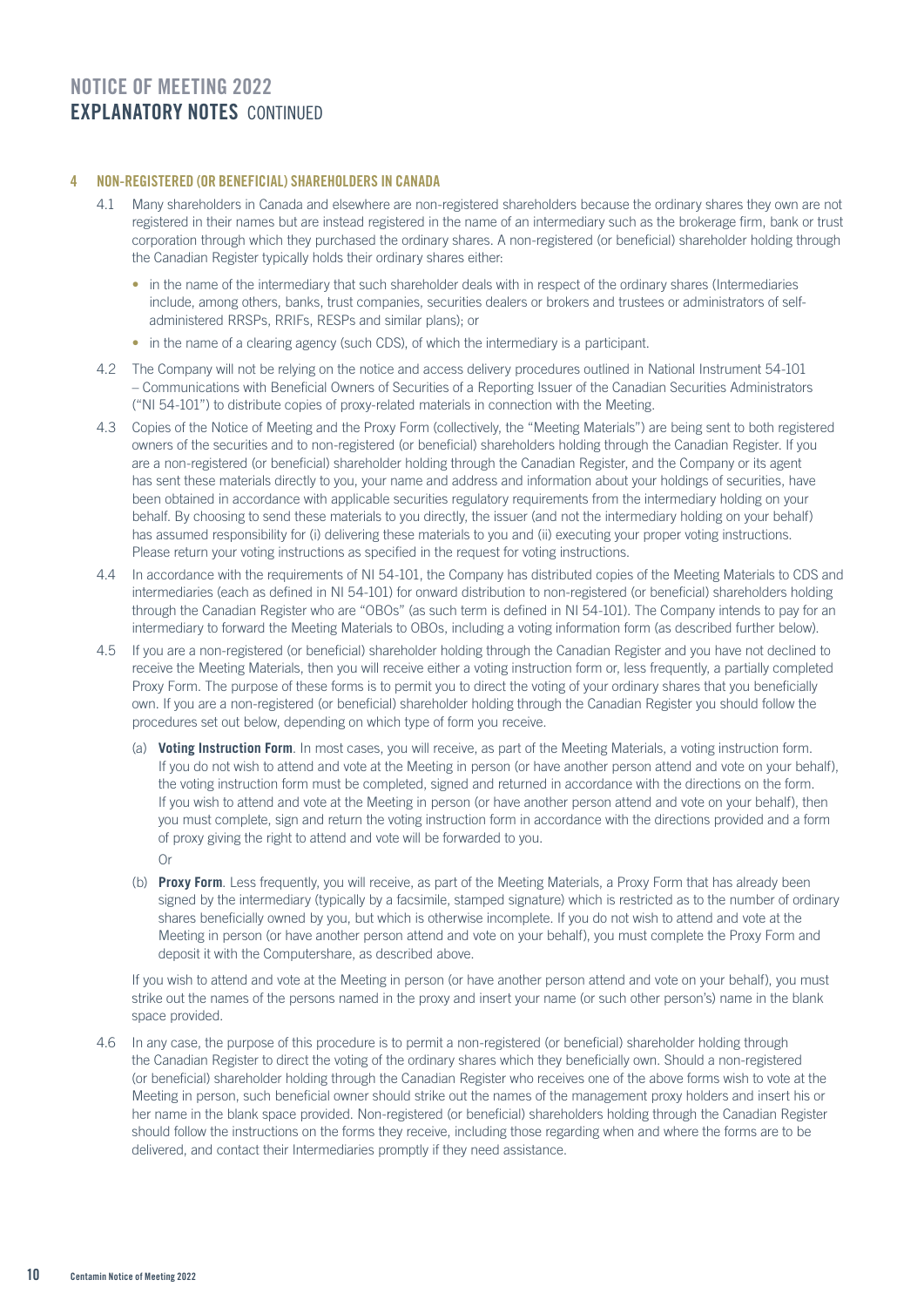## 5 MATTERS TO BE ACTED UPON AT MEETINGS

Resolutions 1 to 6 are each proposed as ordinary resolutions including the Resolutions at 3.1 to 3.3, 4.1 to 4.9 and 5.1 to 5.2 which will each be proposed as separate resolutions. This means that for each of those resolutions to be passed, more than half of the votes cast must be in favour of the resolution. Resolutions 7.1, 7.2 and 8 are proposed as special resolutions. This means that for each of these resolutions to be passed, at least three quarters of the votes cast must be in favour of the resolution.

## 6 RECOMMENDATIONS

The Board considers that all Resolutions proposed at the Meeting are in the best interests of the Company and its shareholders as a whole. The Directors unanimously recommend that you vote in favour of all the proposed Resolutions as they intend to do in respect to their own beneficial holdings.

## 7 VOTING

All Resolutions at the Meeting will be put to a vote on a poll, rather than being decided by a show of hands. The Board believes that this results in a more accurate reflection of the views of shareholders and ensures that their votes are recognised, whether or not they are able to attend the Meeting. On a poll, each shareholder has one vote for every share held.

### Resolution 1 – To receive the Annual Report and Accounts for the year ended 31 December 2021

The financial statements and the strategic and governance reports and auditor's report for the financial period ended 31 December 2021 will be presented at the Meeting. The Annual Report and Accounts for the financial period ended 31 December 2021 (the "Annual Report") and the Notice of Meeting are available on the Company's website at **www.centamin.com**. Shareholders will be given the opportunity to ask questions of the Board of Directors of the Company (the "Board") and the auditor of the Company in relation to the Annual Report at the Meeting.

## Resolution 2 – Declaration of final dividend

A final dividend of 5 US cents (US\$0.05) per ordinary share (totalling US\$58m) in respect of the year ended 31 December 2021 is recommended by the directors for payment to shareholders who are on the register of members on 20 May 2022 and if Resolution 2 is approved, the date of payment of the final dividend will be 10 June 2022.

### Resolution 3.1 – Directors' Remuneration Report

In accordance with accepted best corporate governance practice for a company whose shares are admitted to the premium segment of the Official List of the Financial Conduct Authority ("FCA") and to trading on the London Stock Exchange's Main Market, the Company will put its report on Directors' remuneration (other than the Directors' remuneration policy report) to a shareholder vote. The report on Directors' remuneration is set out in full on pages 127 to 159 of the Annual Report.

### Resolution 3.2 – Directors' remuneration policy

The Board of Directors seeks shareholders' approval for the Directors' remuneration policy contained in the Directors' remuneration report. Taking due account of accepted best corporate governance practice for a company whose shares are admitted to the premium segment of the Official List of the FCA and to trading on the London Stock Exchange's Main Market, the Company will put its Directors' remuneration policy to an advisory shareholder vote. Centamin plc is a Jersey incorporated company and is therefore not subject to the UK company law requirements to submit its remuneration policy to shareholders on a binding vote. Notwithstanding this, the Company intends submitting the remuneration policy to shareholders at the Meeting with the intention that, if approved, the new policy will be applicable for the three years following the Meeting. Following the conclusion of the Remuneration Committee's policy review, a consultation exercise was held with the Company's major shareholders and the main proxy voting agencies. The Remuneration Committee was pleased that its final proposed changes, amended to take account of the feedback received during the consultation exercise, were well received by the major shareholders.

### Resolution 3.3 – Approval and adoption of the rules of the Centamin Incentive Plan

The Board of Directors seeks shareholder approval for the adoption of the Plan. This is a new long-term incentive plan that enables the Company to implement certain aspects of both its Director and wider Group remuneration policy. The Plan will enable the award of Performance Share Awards and Deferred Bonus Awards to the Company's Executive Directors and wider participants. Restricted Share Awards can also be awarded under the Plan but this type of award will not be granted to Executive Directors. A summary of the key terms of the Plan are set out at Appendix A.

## Resolution 4.1 to 4.9 – Reappointment of Directors

In accordance with the 2018 Code and the Company's Articles, all members of the Board will retire at this year's Meeting and, being eligible, will each offer themselves for re-election as Directors of the Company. Biographies of each of the Directors can be found on pages 88 to 90 of the Annual Report.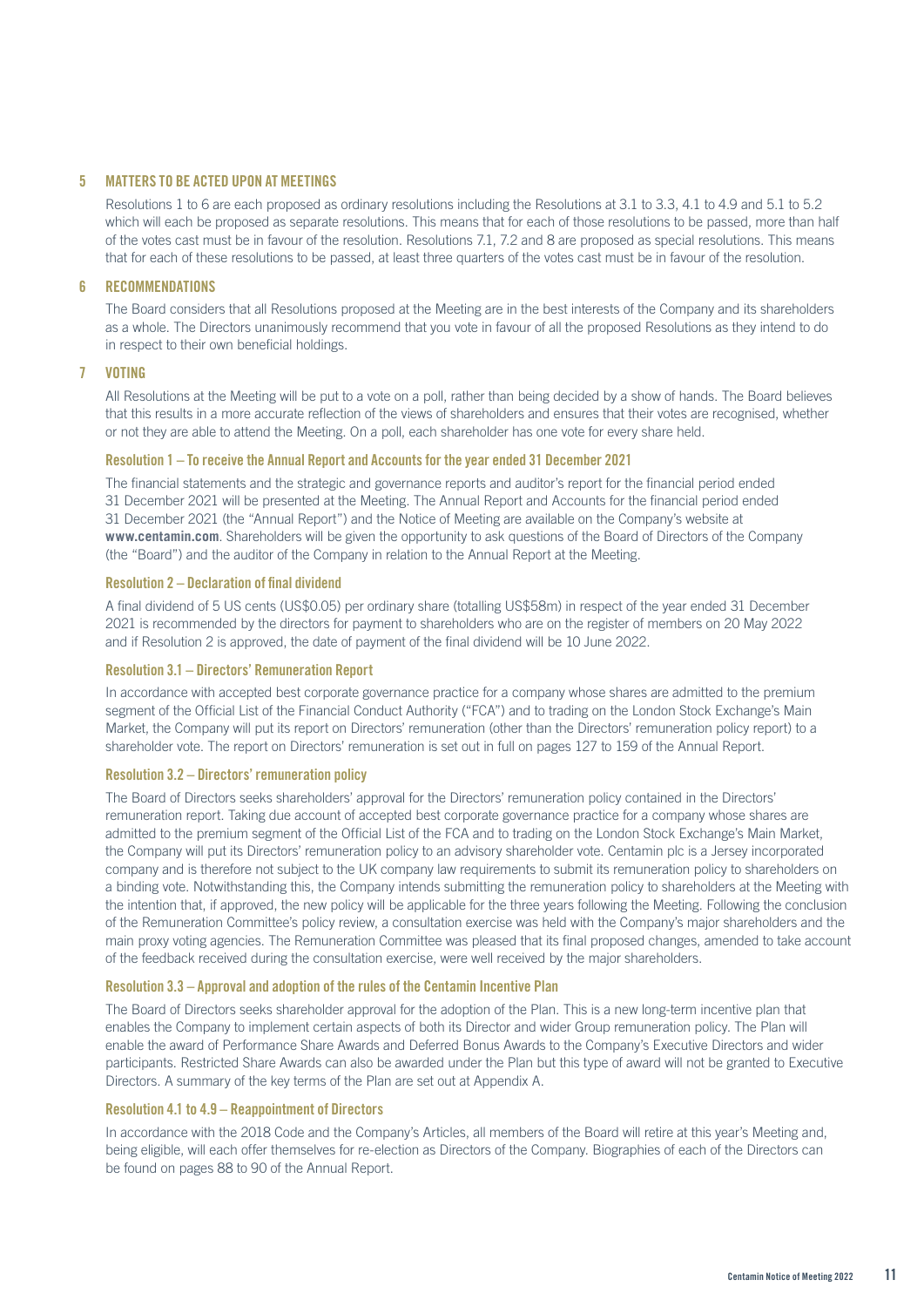## 7 VOTING CONTINUED

The following sets forth information with respect to each person proposed to be nominated for re-election as a Director.

## James Rutherford

## Director since January 2020

Non-Executive Chairman, BSc (Econ), MA (Econ). Date of last re-election: 11 May 2021

### **Experience**

Jim continues to bring to the Board considerable financial and capital markets insight and a deep understanding of the mining industry.

Jim has held senior appointments with various companies including Senior Vice President with Capital International Investors (a division of Capital Group) and Vice President of Equity Research at the investment bank HSBC James Capel in New York. He has also held investment analyst roles with Credit Lyonnais, covering diversified industrials, and with CRU International, covering the copper industry. Jim also has Mergers and Acquisitions experience having seen the takeover of Dalradian Resources by Orion. Jim stepped down as non-executive director of Evraz plc on 3 March 2022 having served on the board since 15 June 2021.

Jim is also an independent non-executive director in the following company:

• Anglo Pacific Group plc since November 2019

#### Reasons for re-election

Since taking on the role of Chair, Jim has been instrumental in overseeing the completion of the Board succession plan. He continues to bring transformational leadership to the Board and the senior management team. Centamin continues to benefit from Jim's 25 years' experience in investment management and investment banking, specialising in the global mining and metals sector.

### Committee membership

Nomination Committee – Chair Remuneration Committee – Member

### Martin Horgan

## Director since 6 April 2020

Chief Executive Officer (since April 2020) BEng (Hons) (Leeds University). Date of last re-election: 11 May 2021

## **Experience**

Martin was previously Co-founder and CEO of Toro Gold Ltd, a position he held from 2009 to 2019.

During his tenure at Toro Gold Ltd ("Toro"), he oversaw the discovery, development and operation of the Mako Gold Mine in Senegal. Toro was acquired by LSE and ASX listed Resolute Mining in August 2019.

Prior to founding Toro, Martin was Executive Director of BDI Mining, an AIM listed diamond producer, and from 2000 to 2006 he worked in mining finance at Barclays Capital in London, where his responsibilities included technical appraisal and advisory services across Africa and the Middle East. He also held consulting engineer roles with SRK Ltd and started his career as a mining engineer with Gold Fields of South Africa.

## Reasons for re-election

Martin is a qualified mining engineer with 25 years in multiple areas of the mining industry. In his career he has shown a strong strategic and operating acumen as well as demonstrating a longstanding commitment to environmental and social responsibility within mining, which is central to Centamin's decision-making and corporate strategy.

Since Martin's appointment, he has provided clear leadership in a time where a global pandemic affected all across the various operations. Key senior appointments within exploration, ESG and risk were made under his direction in order to strengthen the senior management team and provide clear strategic direction to unlock the Company's potential.

#### Committee membership

None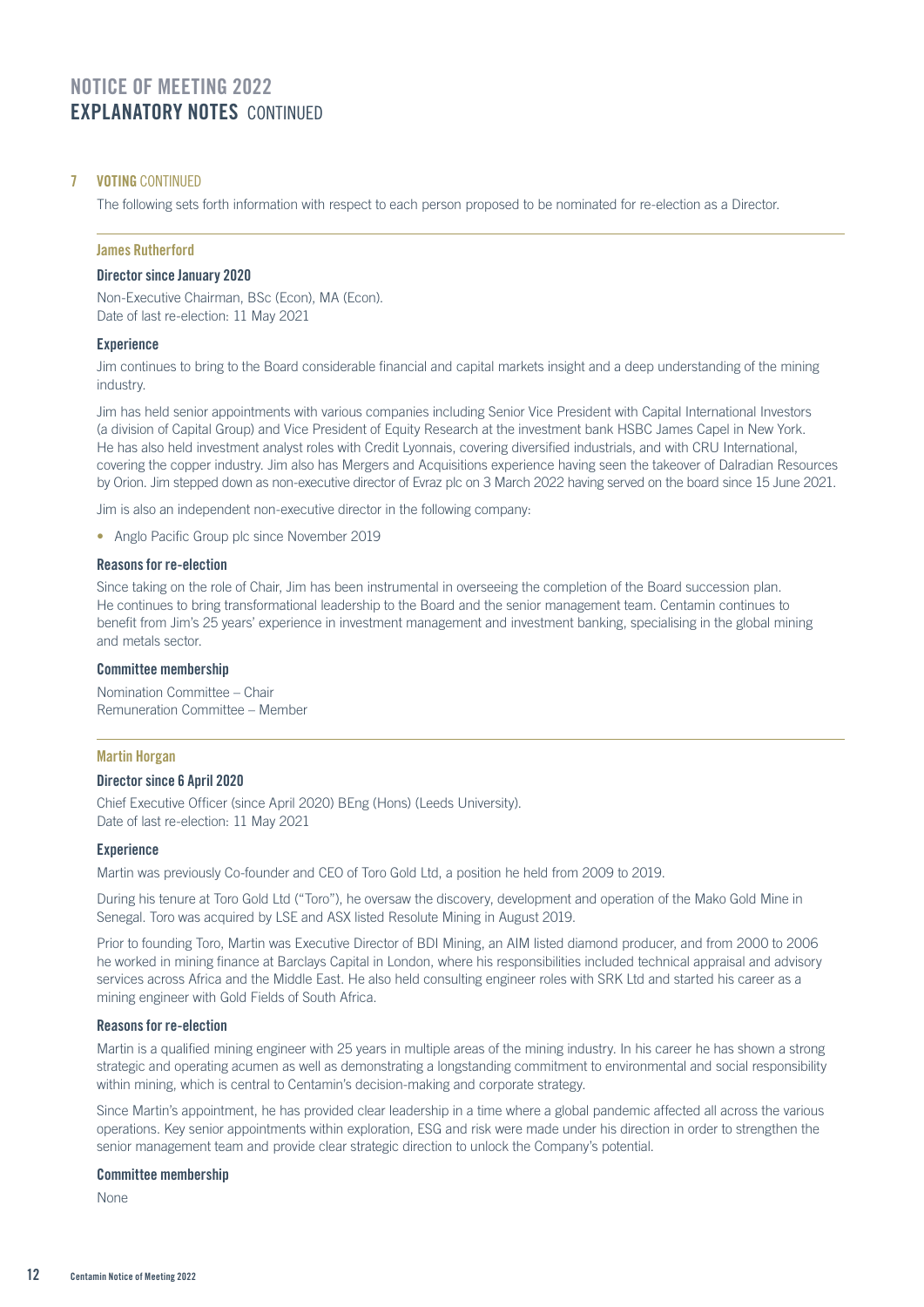#### Ross Jerrard

### Director since 5 February 2018

Chief Financial Officer (since 18 April 2016) Date of last re-election: 11 May 2021

#### **Experience**

Ross was appointed Chief Financial Officer of Centamin in April 2016. Since then, Ross has assembled and led an excellent finance team between Jersey, Egypt and West Africa. Ross has been responsible for leading efficiency objectives such as the successful implementation of improved cost control and monitoring measures, improvements to reporting systems and the delivery of reporting timetables of accounts. Ross was appointed as a Director to the Board in February 2018. Before joining Centamin, Ross was audit partner with Deloitte Touche Tohmatsu Perth, Australia.

Prior to moving to Australia he spent three and a half years in Egypt, based in Cairo, acting for multinational companies operating in the region. Ross is a member of the Institute of Chartered Accountants in Australia, the Institute of Chartered Accountants in Zimbabwe and the Australian Institute of Company Directors.

### Reasons for re-election

Ross provided excellent leadership as interim CEO and CFO, keeping Centamin focused during challenging circumstances, as we navigated an unsolicited corporate approach and the ongoing global pandemic in 2020. Following Martin Horgan's appointment, Ross has focused on his role and responsibilities as CFO and Executive Director on the Board and remains a valued asset to the Company.

#### Committee membership

None

## Dr Sally Eyre

### Director since April 2019

Senior Independent Director, BSc., PhD, DIC. Date of last re-election: 11 May 2021

## **Experience**

Dr Eyre was President and Chief Executive Officer of TSX Venture Exchange listed Copper North Mining. She previously was an executive of Endeavour Financial which then became Endeavour Mining. Whilst working for Endeavour, she also served as Senior Vice President of Operations as well as Chief Executive Officer of Etruscan Resources. Dr Eyre is also a non-executive director of:

- Adventus Mining (a TSX Venture Exchange Listed company) since 2017
- Ero Copper Corp since 2019
- Equinox Gold since November 2020

#### Reasons for re-election

Dr Eyre brings extensive experience in global resource capital markets and mining operations. As a geologist, she brings strong technical balance to the Board and to the Technical Committee which oversaw the life of asset review in 2021. As chair of the Remuneration Committee, Dr Eyre fronted the shareholder consultation process in 2021 in preparation for the proposed new Directors' Remuneration Policy.

#### Committee membership

Remuneration Committee – Chair Nomination Committee – Member Technical Committee – Member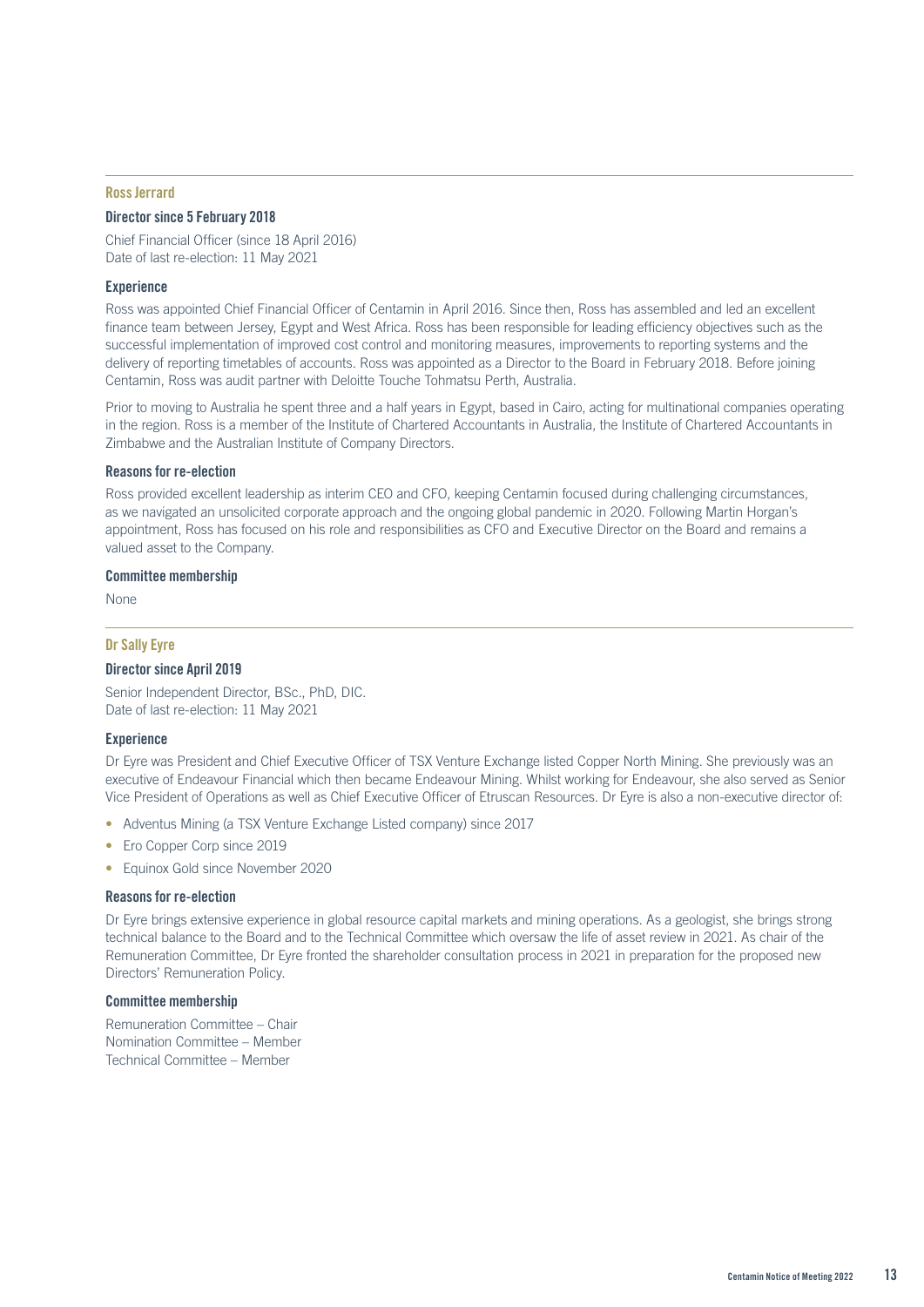## 7 VOTING CONTINUED

#### Mark Bankes

### Director since 24 February 2011

Independent Non-Executive Director Date of last re-election: 11 May 2021

### **Experience**

Mark is an international corporate finance lawyer specialising in mining policy and agreements, mergers and acquisitions and international restructurings for the resource sector. Mark joined Norton Rose Fulbright in 1984. He worked in both London and Hong Kong and was a partner at Norton Rose Fulbright from 1994 to 2007 before starting his own business, Bankes Consulting EURL, in October 2007 through which he continues to consult to the mining sector and to Norton Rose Fulbright.

### Reasons for election

Mark continues to provide a wealth of legal, regulatory and compliance experience to the Board. The Board agreed that it was important for continuity and the retention of corporate history and knowledge that Mark Bankes be retained as a Non-Executive Director, notwithstanding his tenure whereby Mark Bankes reached his tenth anniversary on the Board in 2021. Mark has continued to ensure all matters at committee and Board level are robustly debated and management and the executive are sufficiently challenged.

Mark is a member of the newly established Technical Committee and has been instrumental in advising and constructively challenging the Board on the Life of Asset matters due to his experience and background with the Company.

#### Committee membership

Nomination Committee – Member Technical Committee – Member

### Dr Ibrahim Fawzy

## Director since 14 August 2018

Independent Non-Executive Director Date of last election: 11 May 2021

## **Experience**

Dr Fawzy has over 50 years of experience working with industrial and investment companies in Egypt and abroad. He holds a BSc Degree in Mechanical Engineering from the University of Cairo and a PhD from University College London. Currently, Dr Fawzy is an emeritus professor at the Faculty of Engineering at Cairo University.

Dr Fawzy held the position of Minister of Industry of Egypt from 1993 to 1996 and the position of President and CEO of the General Authority for Investment and Free Zones ("GAFI") in Egypt from 1996 to 2000. Previously he was a visiting Professor at University College London from 1975 to 1978 and the Cultural Counsellor for the Egyptian Embassy in London.

He is currently the Chairman of the Cairo stock exchange listed Company, Egyptians Abroad Company for Investment & Development and director of its subsidiaries. Dr Fawzy was also a non-executive Director of NASDAQ listed Quality Systems Inc. in California from 2007 to 2010 where he was also a member of Nomination and Remuneration Committee.

### Reasons for re-election

Dr Fawzy continues to provide valuable expertise on the current committees of which he is a member as well as navigating the business environment in which Centamin operates by providing advice on local community initiatives and employee related matters.

He is a pioneer who has been responsible for driving and developing Egyptian industry reform through the wide range of senior positions he has held over many years. His extensive experience within the public and private sector, is an excellent complement to the corporate strategy for Centamin and the strength of our existing balanced, multidisciplinary Board.

## Committee membership

Nomination Committee – Member Sustainability Committee – Member Remuneration Committee – Member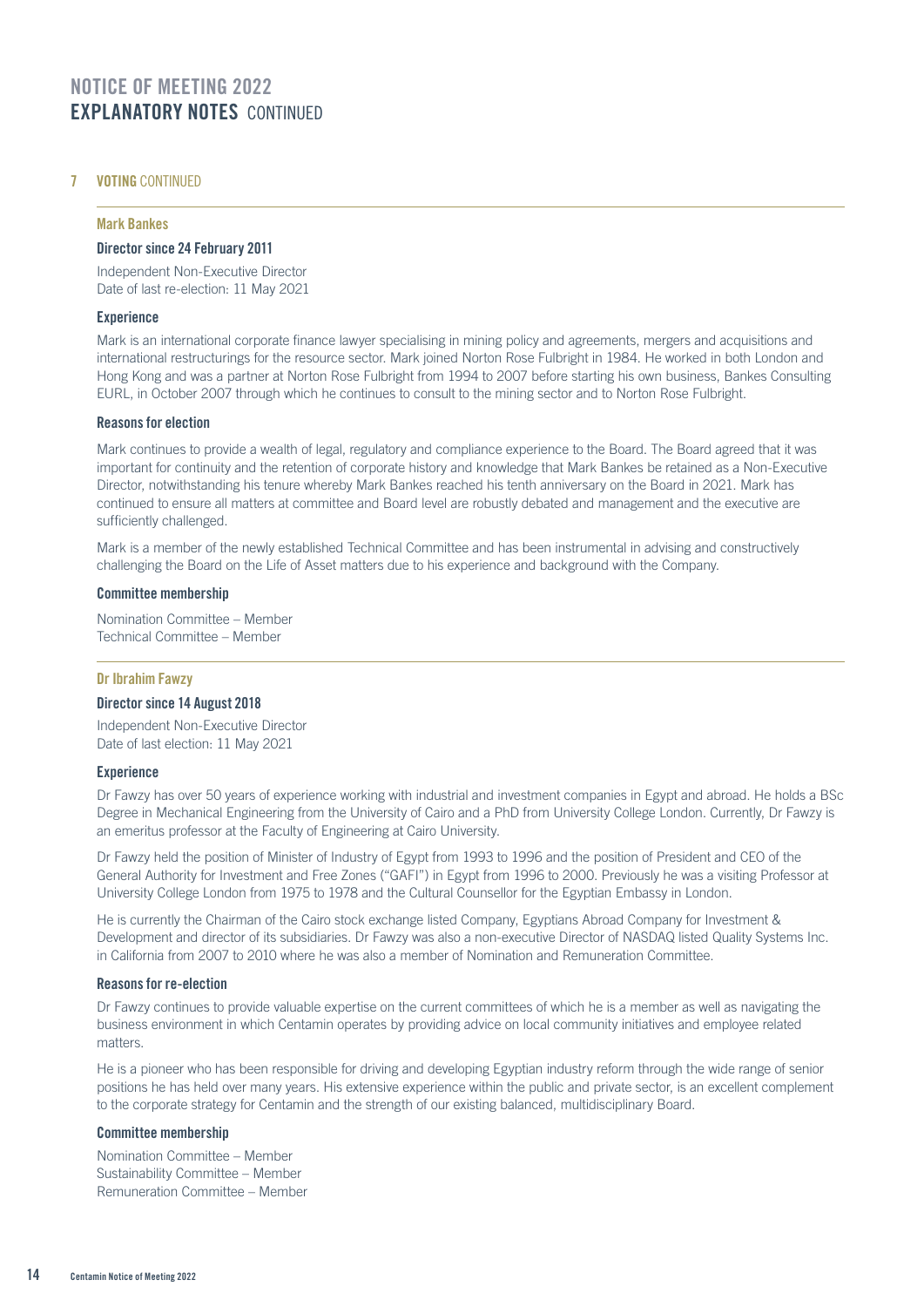#### Marna Cloete

### Director since September 2019

Independent Non-Executive Directors, MA (Comm) Taxation and Chartered Accountant. Date of last re-election: 11 May 2021

#### **Experience**

Marna has over 15 years of experience in the mining industry for the emerging markets with particular emphasis in Africa. Ms. Cloete joined Ivanhoe Mines in July 2006 and was promoted to Chief Financial Officer in December 2009. Marna holds various Board positions in companies throughout the Ivanhoe Mines group of companies.

Marna currently holds the following external appointment:

• President (appointed in March 2020) and Chief Financial Officer of Ivanhoe Mines Ltd – a TSX listed mineral exploration and development company – held since 2009.

#### Reasons for re-election

Marna brings substantial management experience within finance, community and government relations which aligns well with Centamin's Board skill set and experience. Her relevant financial qualifications and experience within the mining industry continue to be beneficial to the role on the Board and as chair of the Audit and Risk Committee.

#### Committee membership

Audit and Risk Committee – Chair Remuneration Committee – Member Sustainability Committee – Member

#### Dr Catharine Farrow

#### Director since September 2019

Independent Non-Executive Director; PhD, PGeo, ICD.D. Date of last re-election: 11 May 2021

#### **Experience**

Dr Farrow has more than 25 years' experience in the mining industry. She was Chief Executive Officer and co-founder of TMAC Resources Inc. until 2017. Prior to this Dr Farrow held multiple senior executive roles with KGHM International Ltd. Her expertise ranges from operations, technical services, corporate development and exploration.

Dr Farrow currently holds the following external appointments:

- Non-executive director of Franco-Nevada Corporation which is a leading TSX listed global royalty and streaming company since 2015
- Non-executive director of Eldorado Gold Corporation, a TSX-listed mid-tier gold and based metals producer since 30 April 2020 (Member – Compensation Committee, Member – Sustainability Committee, Chair – Technical Committee)
- Non-executive director of Aclara Resources since December 2021.

## Reasons for re-election

Dr Farrow brings a range of expertise to the Board including operational and technical knowledge in the mining industry. As a professional geoscientist, she is a member of the Association of Professional Geoscientists of Ontario, the Canadian Institute of Mining, Metallurgy & Petroleum, and a Fellow of the Society of Economic Geologists.

## Committee membership

Sustainability Committee – Chair Audit and Risk Committee – Member Technical Committee – Member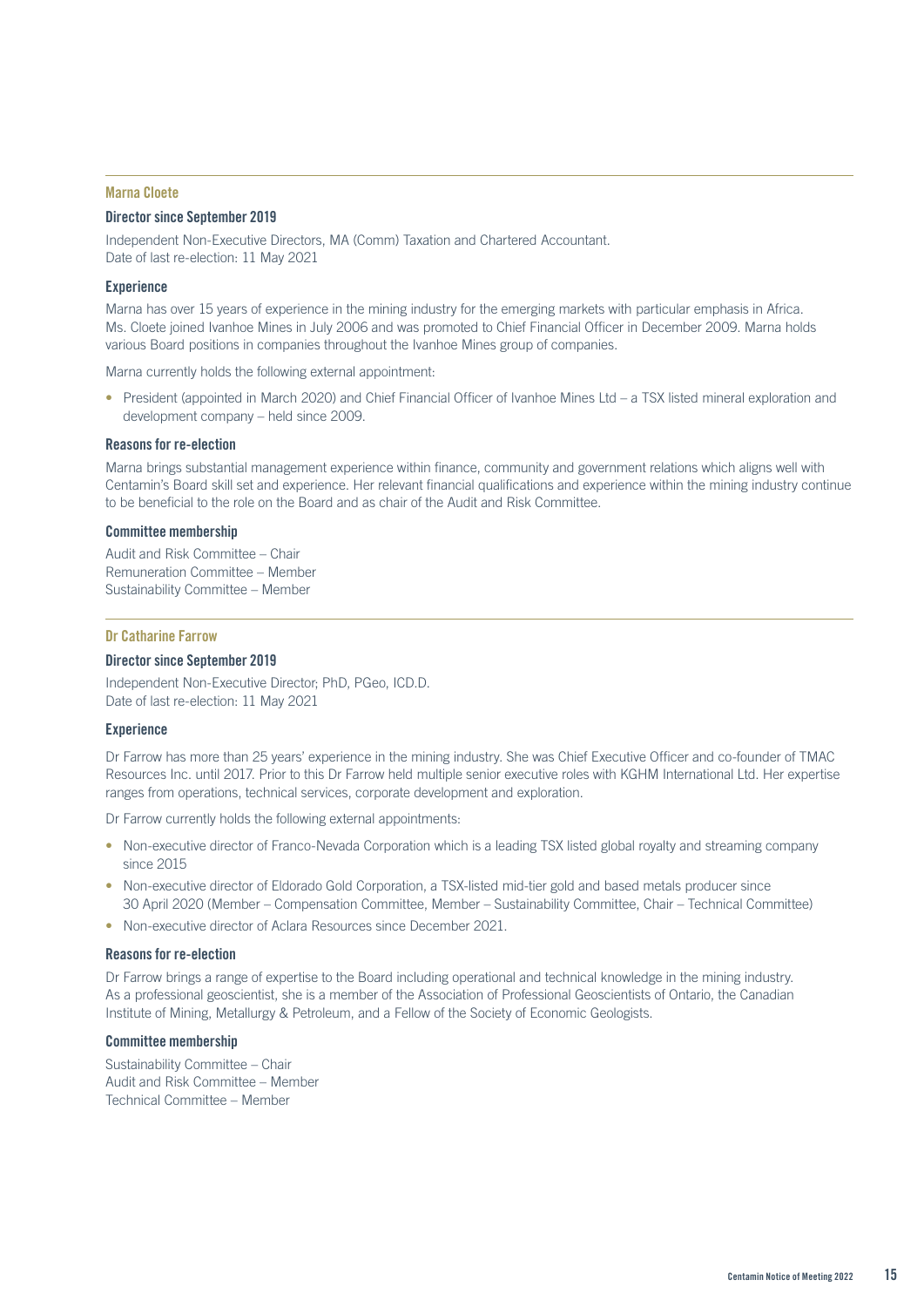## **7 VOTING CONTINUED**

## Hendrik (Hennie) Faul

## Director since July 2020

Non-Executive Director, BEng Date of last election: 11 May 2021

## **Experience**

Hennie joined Anglo American in 2004, initially holding a number of senior engineering positions within its Technical and Base Metals divisions. From 2013 to 2019 Hennie was CEO of Anglo American's Copper business, including the Los Bronces and Collahuasi mines in Chile together with the Quellaveco greenfield project in Perú. Prior to that, he was Anglo American's group head of mining from 2011 to 2013, where he was responsible for improving governance and best practices across its diverse global mining portfolio. Between 2009 and 2010, Hennie was CEO of Anglo American's Zinc business. Hennie is also a nonexecutive director of Master Drilling Ltd.

## Reasons for re-election

Hennie's experience of 30 years in the mining industry including in-depth technical and operational knowledge is of huge benefit to the Board. He is a qualified mining engineer and therefore brings highly relevant engineering expertise, which complements the existing technical skills on the Board thereby further enhancing the Company's operational governance.

## Committee membership

 Technical Committee – Chair Audit and Risk Committee – Member Sustainability Committee – Member

### Non-Executive Directors

All Non-Executive Directors have signed letters of appointment, under which their term of appointment is contingent on satisfactory performance and re-election each year in accordance with the Company's Articles. Annual re-election is consistent with Provision 18 of the 2018 Code which requires all Directors to be subject to annual election or re-election by shareholders. The Company does not have an established term limit for its Directors or a retirement policy. The Nomination Committee undertakes an annual assessment of the Board and it considers that this evaluation process is an effective basis to ensure Board renewal (where appropriate). It has therefore determined that set term limits are unnecessary.

When determining whether a director is independent, the Board adheres to the Directors' Test of Independence Policy, which is based on the 2018 Code and the definitions of independence in the Canadian Securities Administrators' National Instrument 52-110 – Audit Committees. The review carried out in 2021 confirms that the Company remains compliant with the provisions of the 2018 Code, whereby at least half the Board comprises non-executive directors who are determined by the Board to be independent. Each of the Non-Executive Directors are considered by the Board to be independent and free from any issues that may impair their ability to present their opinions and or mar their judgement. All the Non-Executive Directors have served on the Board for less than four years with the exception of Mark Bankes who reached his ten-year anniversary in 2021. Mark Bankes continues to be regarded as independent as the Nomination Committee were satisfied that he continued to demonstrate objective judgment and independence of thought by providing constructive challenge to the executive management. However, as a matter of good governance, the Board agreed that Mark Bankes would not serve on the Audit and Risk Committee or Remuneration Committee given his tenure.

No proposed Director of the Company or personal holding company of such person is, as at the date of this Notice, or has been, within 10 years before the date of this Notice, a director, chief executive officer or chief financial officer of any company (including the Company) that:

- (a) was subject to a cease trade order, an order similar to a cease trade order or an order that denied the relevant company access to any exemption under securities legislation, that was in effect for a period of more than 30 consecutive days, that was issued while the proposed Director was acting in the capacity as a director, chief executive officer or chief financial officer; or
- (b) was subject to a cease trade order, an order similar to a cease trade order or an order that denied the relevant company access to any exemption under securities legislation, that was in effect for a period of more than 30 consecutive days, that was issued after the proposed Director ceased to be a director, chief executive officer or chief financial officer and which resulted from an event that occurred while that person was acting in the capacity as director, chief executive officer or chief financial officer.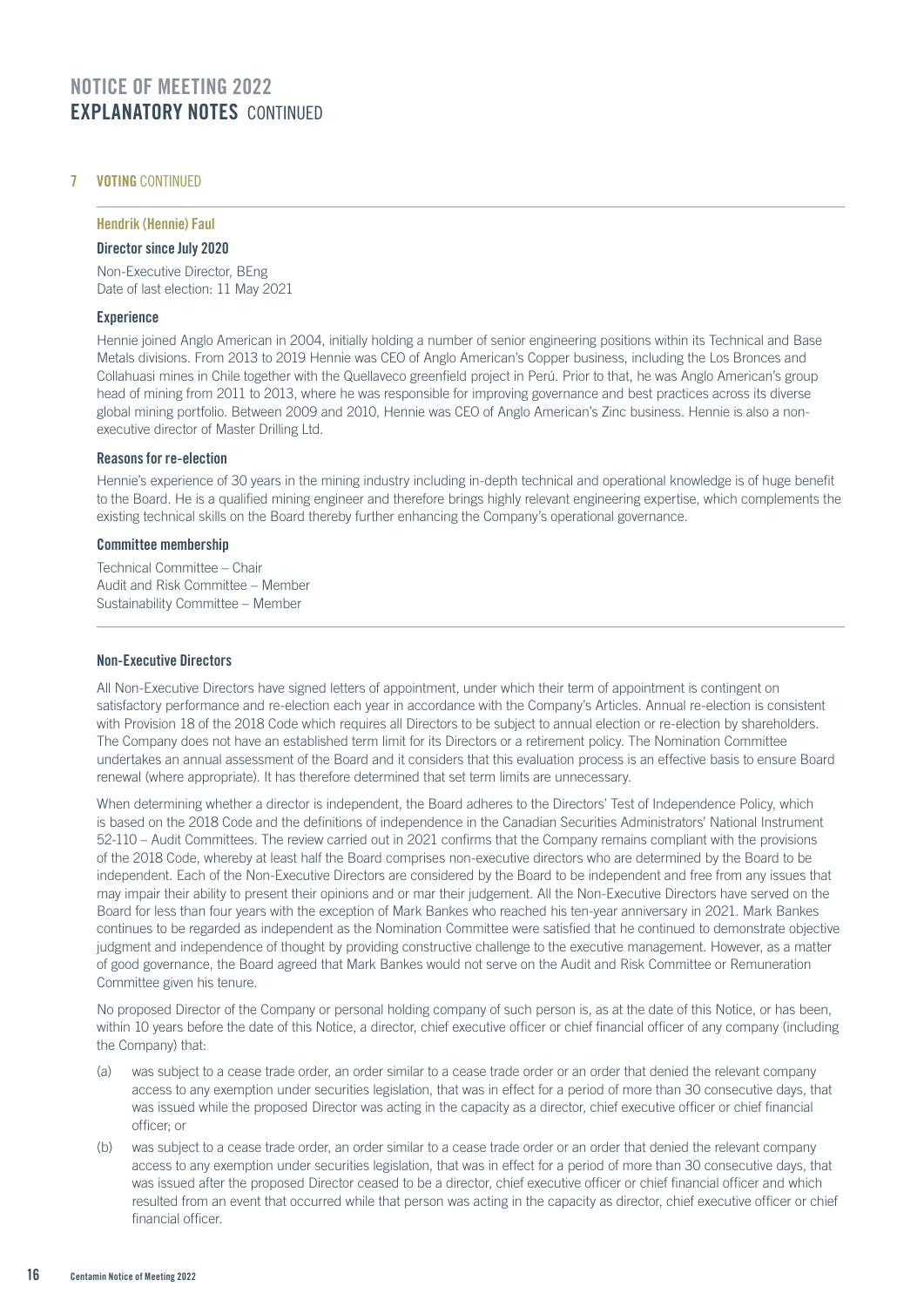No proposed Director of the Company is, as at the date of this Notice, or has been within 10 years before the date of this Notice, a director or executive officer of any company (including the Company) that, while that person was acting in that capacity, or within a year of that person ceasing to act in that capacity, became bankrupt, made a proposal under any legislation relating to bankruptcy or insolvency or was subject to or instituted any proceedings, arrangement or compromise with creditors or had a receiver, receiver manager or trustee appointed to hold its assets.

No proposed Director of the Company or any personal holding company of such person has, within the 10 years before the date of this Notice, become bankrupt, made a proposal under any legislation relating to bankruptcy or insolvency, or become subject to or instituted any proceedings, arrangement or compromise with creditors, or had a receiver, receiver manager or trustee appointed to hold the assets of the proposed Director.

No proposed Director of the Company has been subject to:

- (a) any penalties or sanctions imposed by a court relating to securities legislation or by a securities regulatory authority or has entered into a settlement agreement with a securities regulatory authority; or
- (b) any other penalties or sanctions imposed by a court or regulatory body that would likely be considered important to a reasonable security holder in deciding whether to vote for such a proposed Director.

#### Resolutions 5.1 and 5.2 – Appointment of auditor

Resolutions 5.1 relates to the reappointment of PricewaterhouseCoopers LLP as the Company's auditor to hold office until the next annual general meeting of the Company. PricewaterhouseCoopers LLP has been the auditor of the Company since June 2014 and has indicated its willingness to continue in office.

Resolution 5.2 relates to the authorisation of the Directors to set the remuneration of PricewaterhouseCoopers LLP.

#### Resolution 6 – Allotment of share capital

The purpose of Resolution 6 is to renew the Directors' power to allot relevant securities.

The authority in paragraph (a) will allow the Directors to allot up to 385,483,565 new shares and other relevant securities which is equivalent to approximately one-third of the total issued ordinary share capital of the Company as at the date of this Notice.

Consistent with the guidance issued by the Investment Association ("IA") concerning Directors' power to allot share capital in the context of a rights issue, the authority in paragraph (b) will allow the Directors to allot up to 770,967,130 new shares and other relevant securities only in connection with a rights issue (as reduced by the number of relevant securities issued under the authority conferred by paragraph (a)), which is equivalent to approximately two-thirds of the total issued share capital of the Company as at the date of this Notice.

There are no present plans to undertake a rights issue or to otherwise allot shares pursuant to this renewed authority other than in connection with the Company's existing performance share plan and the Centamin Incentive Plan.

The Directors consider it desirable to have the maximum flexibility permitted by corporate governance guidelines to respond to market developments and to enable allotments to take place to finance business opportunities as they arise.

For the purposes of this resolution, a "relevant security" has the meaning given in the Company's Articles, being shares in the Company other than subscriber shares, or shares allotted pursuant to an Employee Share Scheme (as defined in the Articles), and any right to subscribe for or to convert any security into, shares in the Company. For the avoidance of doubt any reference to the allotment of relevant securities includes the grant of such a right but not the allotment of shares pursuant to such a right. References to the allotment of "relevant securities" in the resolution shall be construed accordingly.

The power will last until the conclusion of the next annual general meeting in 2023 or 30 June 2023, whichever is the earlier. As at close of business on the date of this Notice the Company did not hold any treasury shares.

There are no present plans to undertake a rights issue or to otherwise allot shares pursuant to this renewed authority other than in connection with the Company's existing performance share plan and the Centamin Incentive Plan.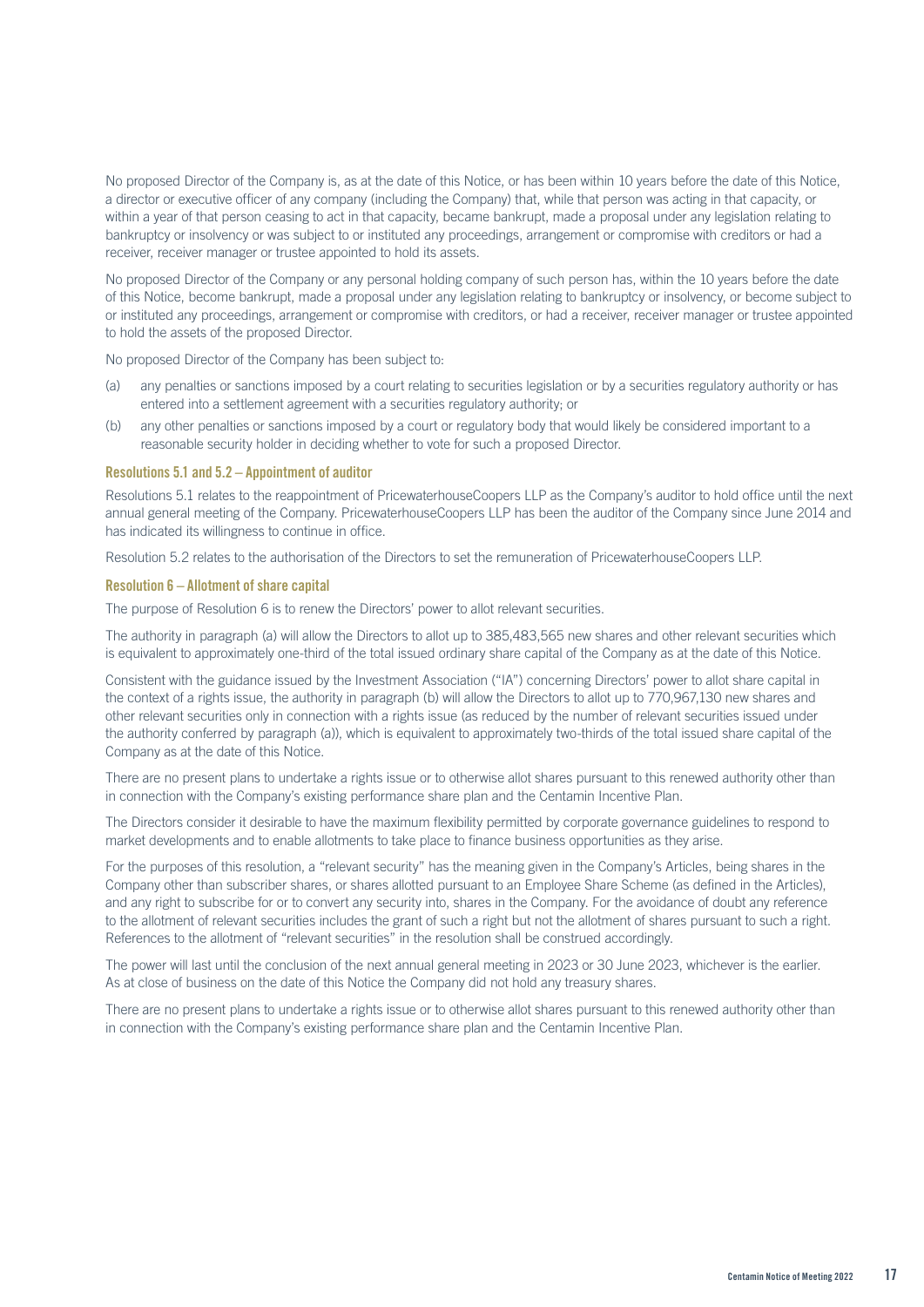## **7 VOTING CONTINUED**

### Resolution 7 – Disapplication of pre-emption rights

Resolution 7.1 gives the Directors authority to allot shares in the capital of the Company pursuant to the authority granted under Resolution 6 above for cash without complying with the pre-emption rights in the Company's Articles in certain circumstances. In the light of the IA guidelines described in relation to Resolution 6 above, this authority will permit the Directors to allot:

- (a) shares for cash or sell treasury shares for cash (i) by way of a rights issue or by way of an open offer or other pre-emptive offer of securities otherwise than strictly pro rata (and on the basis that the Directors can make exclusions or such other arrangements as may be appropriate to resolve legal or practical problems, such as fractional entitlements and foreign securities laws), or
- (b) up to 57,822,535 equity securities (as such term is defined in the Articles) representing approximately 5% of the issued ordinary share capital of the Company as at the date of this Notice (the latest practicable date prior to publication of this Notice) otherwise than in connection with an offer to existing shareholders on a pre-emptive basis.

The Directors confirm in relation to Resolution 7.2 that they will only allot shares representing an additional 5% of the issued ordinary share capital of the Company for cash pursuant to the authority referred to in 7.1, where that allotment is in connection with an acquisition or specified capital investment which is announced contemporaneously with the allotment, or which has taken place in the preceding six-month period and is disclosed in the announcement of the allotment.

The aggregate nominal amount set out in Resolutions 7.1 and 7.2 represents approximately 10% of the Company's issued ordinary share capital as at 4 April 2022, the latest practicable date prior to publication of this Notice. The Directors have no present intention of exercising this authority.

The Directors further confirm their intention to follow the provisions of the Pre-emption Group's Statement of Principles regarding cumulative use of such authorities within a rolling three-year period, where the Statement of Principles provide that any issues in excess of 7.5% of the issued ordinary share capital of the Company within a rolling three-year period other than to existing shareholders should not take place without prior consultation with shareholders, except in connection with an acquisition or specified capital investment as referred to above.

Issues of shares to satisfy awards made under the Company's restricted share plan are, pursuant to the Company's Articles, not subject to the right of pre-emption and so any such issues will not count towards the limit set out above.

### Resolution 8 – Market Purchases of Ordinary Shares

## (a) Share Capital

As at the date of this Notice, the issued share capital of the Company comprised 1,156,450,695 ordinary shares.

Subject to the passing of the special resolution at the Meeting granting the proposed mandate to the Directors of the Company to repurchase ordinary shares in the capital of the Company ("Ordinary Shares") (the "Repurchase Mandate") and on the basis that no further Ordinary Shares are issued or repurchased up to the date of the Meeting, the Company will be allowed to repurchase Ordinary Shares up to a maximum number of 115,645,070 Ordinary Shares (being 10% of the issued share capital of the Company as at the date of this Notice) during the period ending on the earlier of the conclusion of the next annual general meeting of the Company and the date by which the next annual general meeting of the Company is required to be held by the Articles or any applicable law.

### (b) Reasons for Repurchase

The Directors have no present intention of exercising this authority; however, the Directors believe that it is in the best interests of the Company and the shareholders to seek a general authority from the shareholders to enable the Company to repurchase Ordinary Shares on market. Such repurchases may depending on market conditions and funding arrangements at the time, lead to an enhancement of the net asset value of the Company and/or earnings per share and will only be made in compliance with the FCA's Listing Rules and all applicable laws and regulations and when the Directors believe that such a repurchase will benefit the Company and the shareholders as a whole.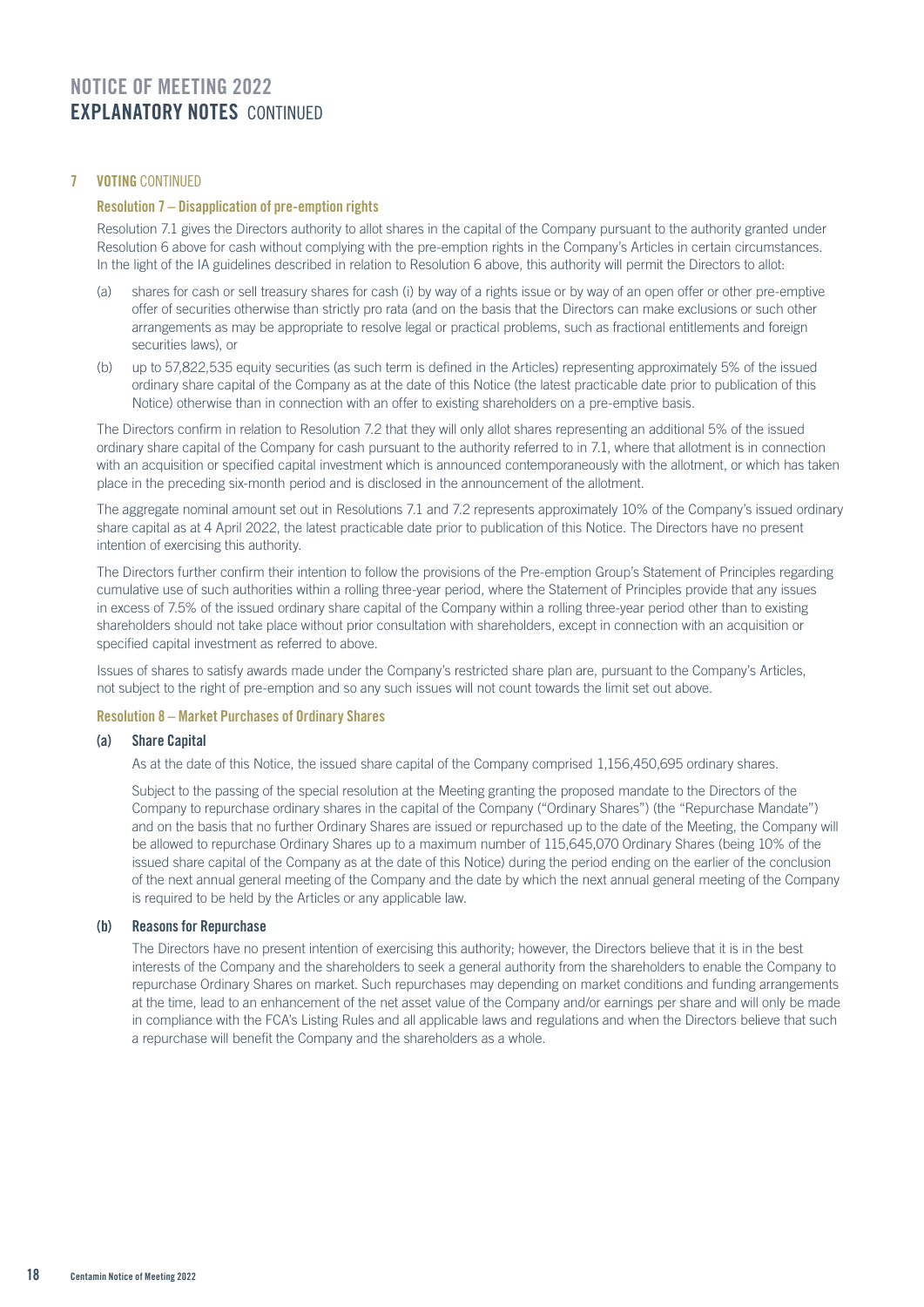## (c) Funding of Repurchase

Repurchases made pursuant to the proposed Repurchase Mandate would be funded out of funds legally available for the purpose in accordance with the Articles and the laws of Jersey.

The maximum price (excluding expenses paid by the Company) payable pursuant to the Repurchase Mandate is the highest of (i) 105% of the average of the closing middle market prices for the Ordinary Shares of the Company derived from the London Stock Exchange Daily Official list for such Ordinary Shares for the five business days immediately preceding the date of purchase; and (ii) the higher of the price of the last independent trade and the highest then current independent bid on the trading venues where the purchase is carried out, and the minimum price is not less than £0.01. Any share repurchase will also need to comply with the requirements of applicable Canadian securities law and the Toronto Stock Exchange. On the basis of the consolidated financial position of the Company as at 31 December 2021, being the date of its latest audited accounts, the Directors consider that if the Repurchase Mandate was to be exercised in full at the currently prevailing market value, it may have a material adverse impact on the working capital position and gearing position of the Company. The Directors do not propose to exercise the Repurchase Mandate to such an extent as would, in the circumstances, have a material adverse effect on the working capital requirements of the Company as compared with the position disclosed in the latest published audited financial statements or the gearing levels which in the opinion of the Directors are from time to time appropriate for the Company.

There were no options outstanding at the date of this Notice.

### 8 VOTING OF PROXIES BY THE CHAIRMAN

In the absence of a contrary instruction, the person designated by management of the Company in the enclosed proxy form intends to vote FOR each of the proposed resolutions, unless the shareholder who has given the proxy has directed that the ordinary shares represented thereby be voted against such resolutions or have their vote withheld.

## 9 INTEREST OF CERTAIN PERSONS IN MATTERS TO BE ACTED UPON

Except as described herein, no Director or executive officer of the Company or any proposed nominee by management of the Company for election as a Director of the Company, nor any associate or affiliate of the foregoing persons, has any material interest, direct or indirect, by way of beneficial ownership of securities or otherwise, since the beginning of the Company's last financial year in matters to be acted upon at the Meeting, other than the election or re-election of Directors or the appointment of auditors.

## 10 STATEMENTS OF CORPORATE GOVERNANCE PRACTICES

The Company is incorporated in Jersey, Channel Islands. For the financial year ended 31 December 2021, the Company applied the United Kingdom's 2018 Code. The Listing Rules also require a company to confirm that it has complied with all relevant provisions of the 2018 Code or explain areas of non-compliance. The Board is committed to adhering to the 2018 Code and disclosing clearly, with suitable explanation, any non-compliance.

For further information of the Company's corporate governance practices, please refer to the Corporate Governance Report in the 2021 Annual Report, which contains the full compliance statements with the provisions of the 2018 Code together with details on how the Directors operate, key board roles, board appointments and independence, board balance, managing risks, performance evaluation, attendance at committee and Board meetings, a summary of the roles and responsibilities of the committees and executive remuneration. Such information is current as at 4 April 2022.

Copies of the current Board and committee charters and policies are available on the Company's website **www.centamin.com**. A copy of the 2018 Code is available at **www.frc.org.uk**.

The Company's strategy is to create value and returns for stakeholders by maximising the value of its asset base and promoting further growth and diversification. The Company's principal activity is the exploration and development of precious and base metals, production of gold and ongoing development at the Sukari Gold Mine.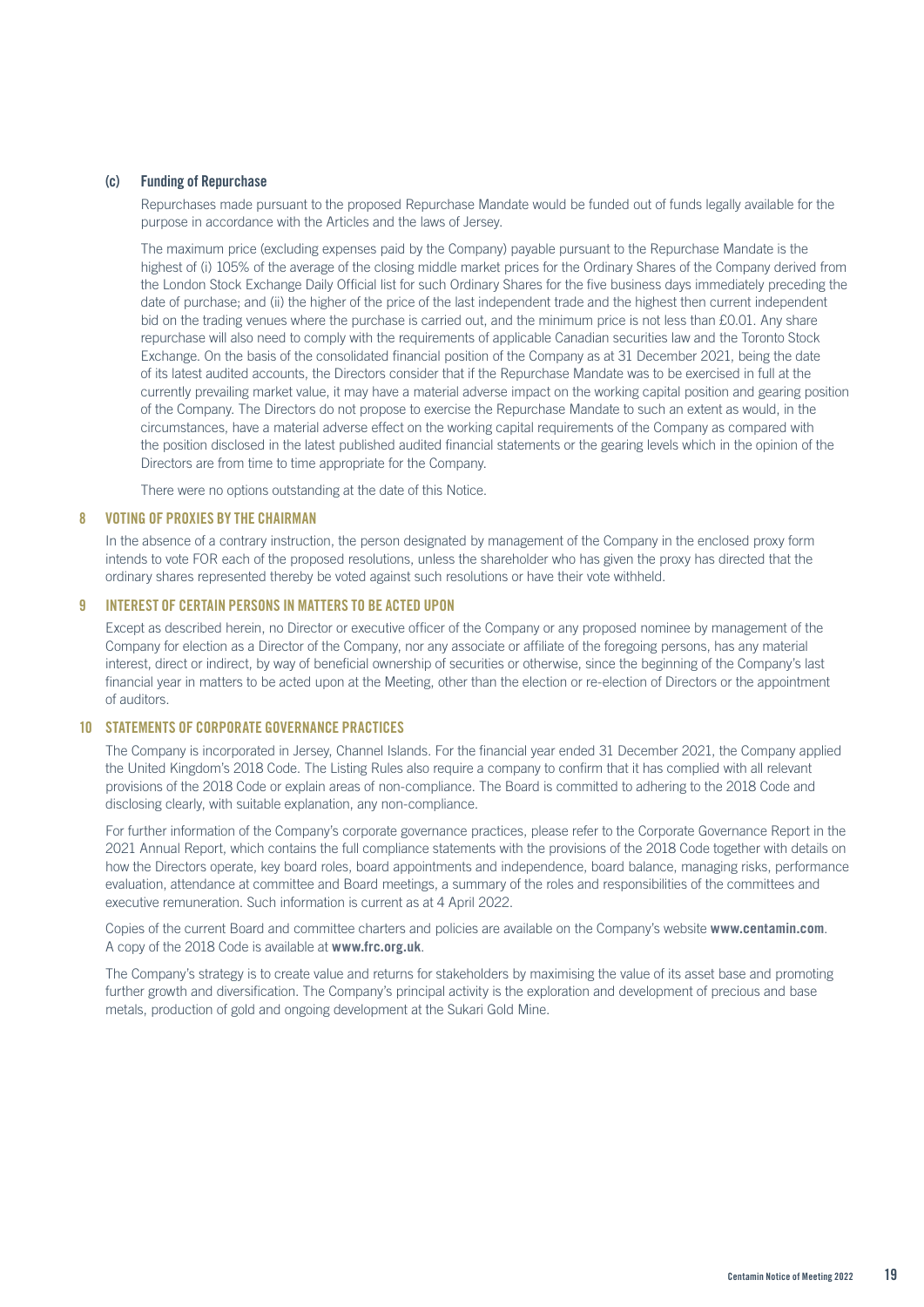## 11 SHARFHOLDER COMMUNICATION

The Board aims to ensure that shareholders are provided with important information in a timely manner through written and electronic communications. It is for this reason that the Company established a Shareholder Communications Policy, through:

- the Annual Report:
- the availability of the Company's Interim and Annual Report:
- adherence to continuous disclosure requirements:
- webcasts of the Company's quarterly preliminary production results;
- the AGM and other meetings called to obtain shareholder approval;
- the provision of the Company's website containing all of the above mentioned reports and its constant update and maintenance; and
- Social media including Twitter and LinkedIn.

The Chairman, CEO, CFO and other Directors, communicate with major shareholders on a regular basis in the way of face-toface contact, telephone conversations, and through analyst and broker briefings, to help better understand the views of the shareholders. Any material feedback is then discussed at Board level.

The Board recognises the importance of keeping the market fully informed of the Group's activities and of communicating openly and clearly with all stakeholders. The Company has established a formal Continuous Disclosure Policy to ensure that this occurs. The policy is designed to ensure compliance with the listing rules in all jurisdictions in which the Company is listed.

In accordance with this policy, Company information considered to be material and which requires announcement is announced immediately to the LSE and TSX or to the applicable securities regulatory authorities. All key communications are placed immediately on the Company website, and when necessary, provided directly to shareholders. As a premium listed company on the Main Market of the London Stock Exchange, the Company also complies with the various obligations imposed on it pursuant to the Disclosure Guidance and the Transparency Rules.

## 12 CANADIAN – FOREIGN ISSUER

As at 1 January 2022 the Company re-confirms that it is a "designated foreign issuer" within the meaning of the National Instrument 71-102 – Continuous Disclosure and Other Exemptions Relating to Foreign Issuers and is subject to the foreign regulatory requirements of the London Stock Exchange and the FCA. As such, the Company is exempt from certain requirements otherwise imposed on reporting issuers in Canada. This status means that, in accordance with the rules of the London Stock Exchange, the preparation of quarterly financial statements and MD&A have not been prepared since 2020. Quarterly preliminary costs and production are, however, published following each quarter end.

## 13 ADDITIONAL INFORMATION

Additional information relating to the Company can be found on the Company's website at **www.centamin.com** or on SEDAR at **www.sedar.com**. Financial information is provided in the Company's audited consolidated financial statements for the year ended 31 December 2021 which can be found on SEDAR. Copies of these documents, as well as this Notice are available on SEDAR and will be available upon request from the Company Secretary. The Company Secretary can be contacted at Centamin plc, 2 Mulcaster Street, St Helier, Jersey, JE2 3NJ. All information is provided as of the date of this Notice unless otherwise noted.

The contents and the sending of this Notice have been approved by the Board of Directors of the Company.

By order of the Board of Directors

**Jim Rutherford** Chairman 4 April 2022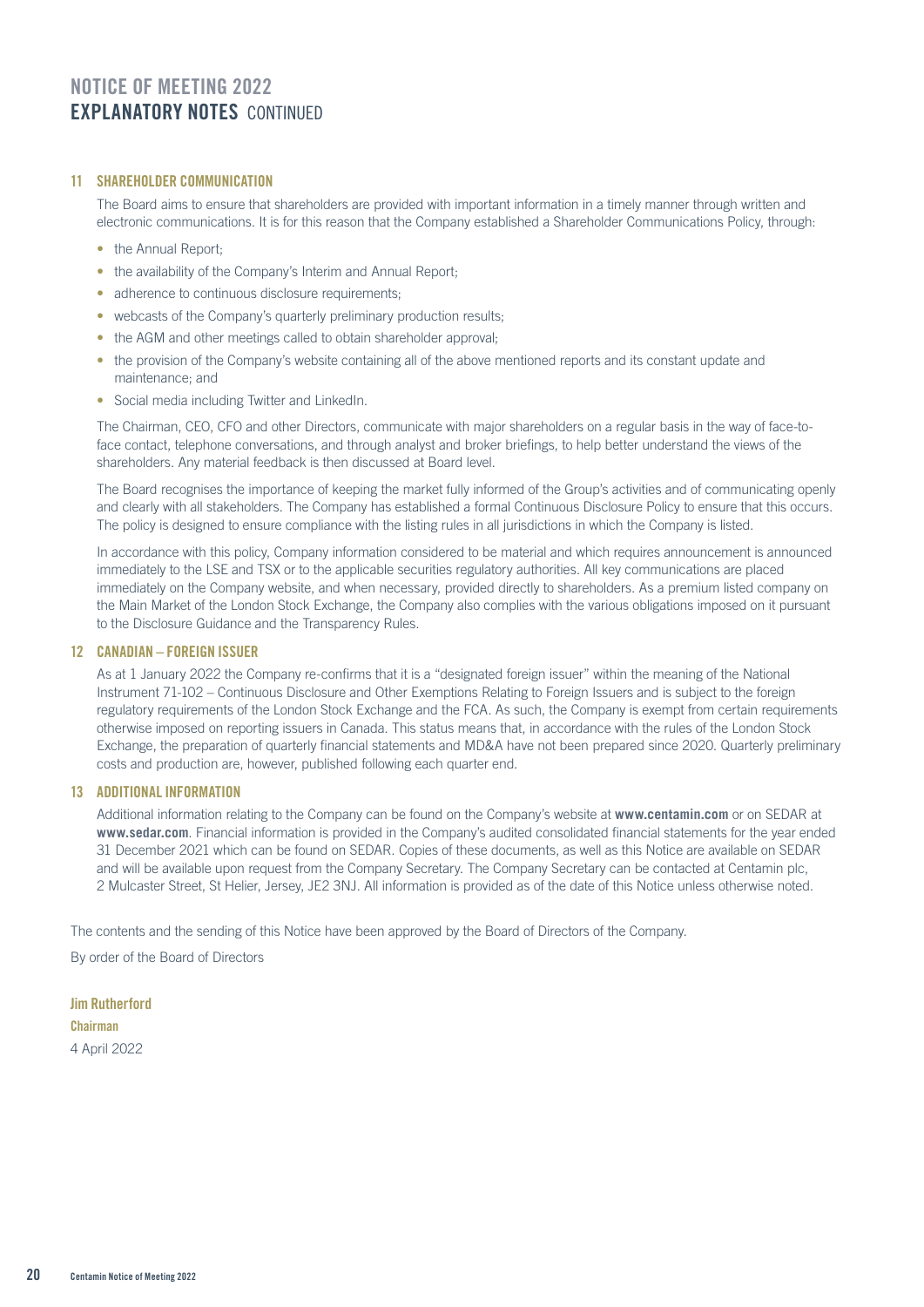## NOTICE OF MEETING 2022 APPENDIX A – SUMMARY OF KEY TERMS OF THE SHARE PLANS

## THE CENTAMIN INCENTIVE PLAN (THE "PLAN")

It is proposed that the Company will adopt the Plan and seek approval for the grant of Performance Share Awards and Deferred Bonus Awards to executive Directors of the Company and other participants, with Restricted Share Awards eligible to be granted to participants other than executive Directors. For completeness, a full summary of the principal terms of the Plan is set out below.

| <b>Administration</b>                           | The Plan will be administered by the Remuneration Committee                                                                                                                                                                                                                                                                                                                                                                                                                                                                                                                                                           |
|-------------------------------------------------|-----------------------------------------------------------------------------------------------------------------------------------------------------------------------------------------------------------------------------------------------------------------------------------------------------------------------------------------------------------------------------------------------------------------------------------------------------------------------------------------------------------------------------------------------------------------------------------------------------------------------|
| <b>Eligibility</b>                              | Employees (including Executive Directors) of the Company, any of its subsidiaries or any other entity which<br>is wholly consolidated into the Company's group will be eligible to participate in the Plan.                                                                                                                                                                                                                                                                                                                                                                                                           |
| Nature of the Plan and<br><b>Form of Awards</b> | It is intended that the Plan will be used annually to grant "Performance Share Awards" to the Executive<br>Directors and certain other senior executives.                                                                                                                                                                                                                                                                                                                                                                                                                                                             |
|                                                 | "Restricted Share Awards" may be granted to other employees (including members of executive<br>management) as the Remuneration Committee decides. An Executive Director of the Company may not be<br>granted a Restricted Share Award.                                                                                                                                                                                                                                                                                                                                                                                |
|                                                 | "Deferred Bonus Awards" will enable Executive Directors and other senior executives to defer some or<br>all of their bonus into ordinary shares in the Company (for the purpose of the summary of the Plan in this<br>Appendix A, "Shares").                                                                                                                                                                                                                                                                                                                                                                          |
|                                                 | Performance Share Awards must be granted subject to performance targets.                                                                                                                                                                                                                                                                                                                                                                                                                                                                                                                                              |
|                                                 | Restricted Share Awards may be granted subject to performance targets albeit this is not anticipated in<br>practice. Where Restricted Share Awards are granted, it is expected that award levels will be lower than if<br>Performance Share Awards were granted (e.g. reduced by 50%) to reflect that fact that if these awards are<br>granted without performance targets, they will be more valuable than Performance Share Awards. The ability<br>to grant these awards is considered important given the need to retain executive talent in the mining sector<br>where these types of awards are common practice. |
|                                                 | Form of awards                                                                                                                                                                                                                                                                                                                                                                                                                                                                                                                                                                                                        |
|                                                 | Awards may be granted in the form of:-                                                                                                                                                                                                                                                                                                                                                                                                                                                                                                                                                                                |
|                                                 | • nil (or nominal) cost options to acquire Shares; or                                                                                                                                                                                                                                                                                                                                                                                                                                                                                                                                                                 |
|                                                 | contingent rights to receive Shares; or<br>cash-based awards.                                                                                                                                                                                                                                                                                                                                                                                                                                                                                                                                                         |
| <b>Individual Limits</b>                        | The Plan contains an individual limit which provides that the market value of Shares subject to a<br>Performance Share Award and/or a Restricted Share Award that may be awarded to any one participant in<br>any financial year of the Company cannot exceed 250 per cent of the participant's annual base salary.                                                                                                                                                                                                                                                                                                   |
|                                                 | In practice, other than in exceptional circumstances or where the Directors' remuneration policy includes a<br>higher limit for Performance Share Awards, the individual limit is not expected to exceed 150 per cent of the<br>participant's annual base salary.                                                                                                                                                                                                                                                                                                                                                     |
|                                                 | Where Restricted Share Awards are granted, it is expected that these will be reduced vis-à-vis Performance<br>Share Awards where there is no performance target applied to the awards.                                                                                                                                                                                                                                                                                                                                                                                                                                |
|                                                 | In the case of Shares awarded in respect of Deferred Bonus Awards, the market value that may be awarded<br>to any one participant in any financial year of the Company cannot exceed 100 per cent of the participant's<br>annual bonus for the preceding financial year with Deferred Bonus Awards being granted in lieu of cash<br>bonus awards.                                                                                                                                                                                                                                                                     |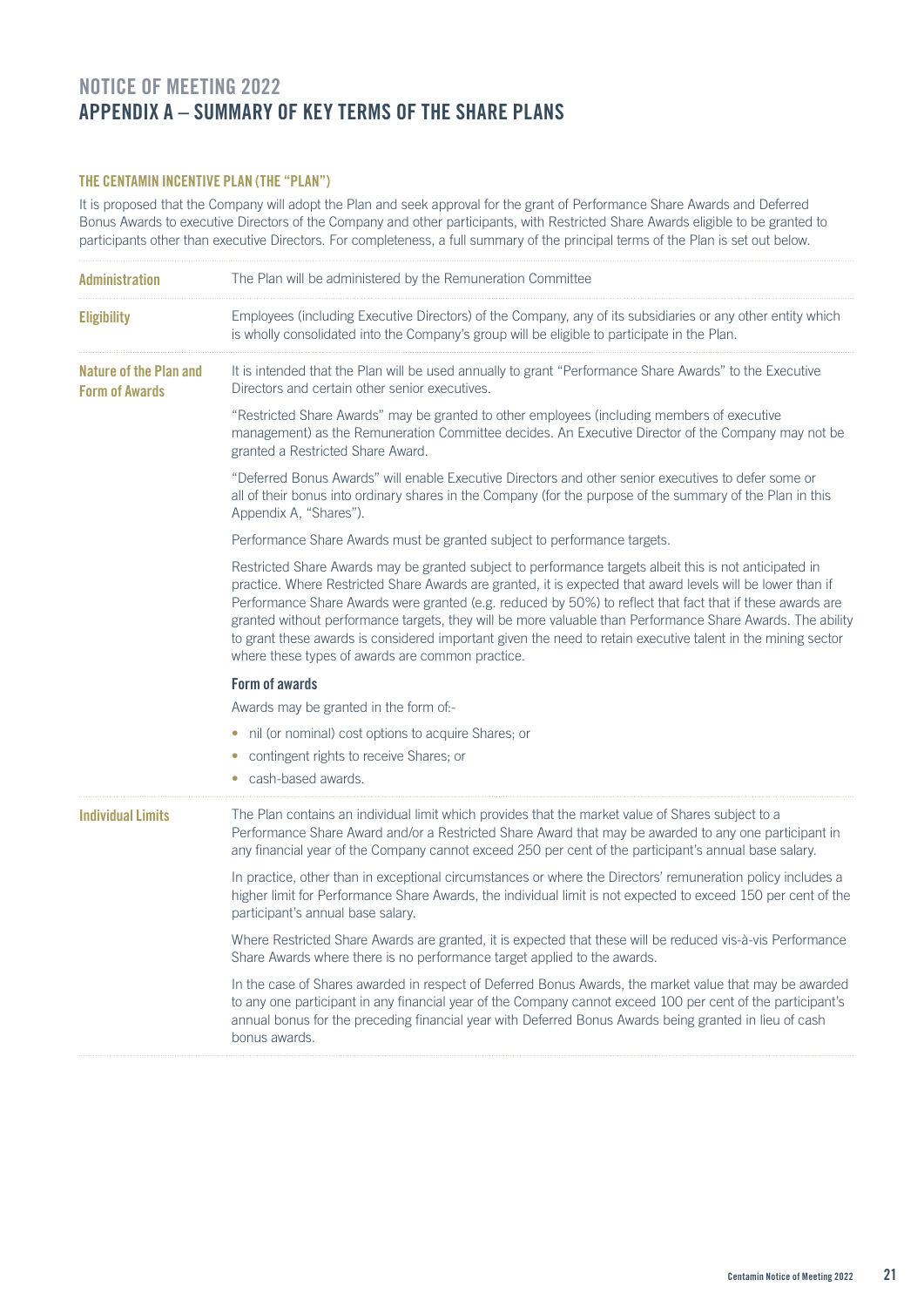## NOTICE OF MEETING 2022 APPENDIX A – SUMMARY OF KEY TERMS OF THE SHARE PLANS CONTINUED

## THE CENTAMIN INCENTIVE PLAN (THE "PLAN") CONTINUED

| Source of shares and<br>dilution limits | Awards may be satisfied by newly issued Shares, Shares purchased in the market by an employee benefit<br>trust or by the transfer of Shares held in treasury.                                                                                                                       |                                                                                                                                                                                                                                                                                                                                                    |           |                                                                                                                                                                                                                                                                                                                                                                                                                                                                                                                                               |                                                       |  |
|-----------------------------------------|-------------------------------------------------------------------------------------------------------------------------------------------------------------------------------------------------------------------------------------------------------------------------------------|----------------------------------------------------------------------------------------------------------------------------------------------------------------------------------------------------------------------------------------------------------------------------------------------------------------------------------------------------|-----------|-----------------------------------------------------------------------------------------------------------------------------------------------------------------------------------------------------------------------------------------------------------------------------------------------------------------------------------------------------------------------------------------------------------------------------------------------------------------------------------------------------------------------------------------------|-------------------------------------------------------|--|
|                                         | Company may not exceed 10 per cent of the Shares in issue at that time.                                                                                                                                                                                                             |                                                                                                                                                                                                                                                                                                                                                    |           | At any time, the total number of Shares which have been issued in the previous 10 years or remain issuable<br>pursuant to grants made under the Plan and under any other employees' share scheme established by the                                                                                                                                                                                                                                                                                                                           |                                                       |  |
|                                         |                                                                                                                                                                                                                                                                                     |                                                                                                                                                                                                                                                                                                                                                    |           | At any time, the total number of Shares which have been issued in the previous 10 years or remain issuable<br>pursuant to grants made under the Plan and under any other discretionary employees' share scheme<br>established by the Company may not exceed 5 per cent of the Shares in issue at that time.                                                                                                                                                                                                                                   |                                                       |  |
|                                         |                                                                                                                                                                                                                                                                                     | If awards are to be satisfied by a transfer of existing Shares, the percentage limits stated above will not apply.<br>Insofar as it is necessary to ensure compliance with the guidelines issued from time to time by institutional<br>investors, the percentage limits will apply to awards satisfied by the transfer of Shares held in treasury. |           |                                                                                                                                                                                                                                                                                                                                                                                                                                                                                                                                               |                                                       |  |
| <b>Grant of Awards</b>                  | thereafter:                                                                                                                                                                                                                                                                         |                                                                                                                                                                                                                                                                                                                                                    |           | Awards may be granted during the 42 days immediately following approval of the Plan by shareholders and                                                                                                                                                                                                                                                                                                                                                                                                                                       |                                                       |  |
|                                         | • within 42 days following the announcement by the Company of its results for any period;<br>within 42 days after the approval by shareholders of a new or amended Directors' remuneration policy;<br>within 28 days of a person first joining the Company's group; or<br>$\bullet$ |                                                                                                                                                                                                                                                                                                                                                    |           |                                                                                                                                                                                                                                                                                                                                                                                                                                                                                                                                               |                                                       |  |
|                                         | subject to any relevant restrictions on dealings in Shares, on any other day which the Remuneration<br>Committee determines that circumstances have arisen which justify the grant of an award.                                                                                     |                                                                                                                                                                                                                                                                                                                                                    |           |                                                                                                                                                                                                                                                                                                                                                                                                                                                                                                                                               |                                                       |  |
|                                         |                                                                                                                                                                                                                                                                                     | No awards may be made more than ten years after the approval of the Plan by shareholders. No payment<br>will be required for the grant of an award.                                                                                                                                                                                                |           |                                                                                                                                                                                                                                                                                                                                                                                                                                                                                                                                               |                                                       |  |
| <b>Performance targets</b>              | <b>Performance Share Awards</b><br>Performance Share Awards will always be subject to performance targets.                                                                                                                                                                          |                                                                                                                                                                                                                                                                                                                                                    |           |                                                                                                                                                                                                                                                                                                                                                                                                                                                                                                                                               |                                                       |  |
|                                         | It is intended that Performance Share Awards granted in 2022 will be subject to performance targets<br>relating to total shareholder return (TSR) relative to the FTSE Gold Mines Index, free cash flow targets and<br>gold production targets.                                     |                                                                                                                                                                                                                                                                                                                                                    |           |                                                                                                                                                                                                                                                                                                                                                                                                                                                                                                                                               |                                                       |  |
|                                         | More particularly, the targets to be applied to the award in 2022 are expected to be as follows:                                                                                                                                                                                    |                                                                                                                                                                                                                                                                                                                                                    |           |                                                                                                                                                                                                                                                                                                                                                                                                                                                                                                                                               |                                                       |  |
|                                         | <b>Metric</b>                                                                                                                                                                                                                                                                       |                                                                                                                                                                                                                                                                                                                                                    | Weighting | <b>Threshold</b><br>$(25\%$ vesting)                                                                                                                                                                                                                                                                                                                                                                                                                                                                                                          | Stretch<br>$(100\%$ vesting)                          |  |
|                                         | Relative TSR vs FTSE Gold Mines<br>Index (the Index)                                                                                                                                                                                                                                |                                                                                                                                                                                                                                                                                                                                                    | 50%       | Performance equal to the Index                                                                                                                                                                                                                                                                                                                                                                                                                                                                                                                | Annual out-performance of the<br>Index by $10\%$ p.a. |  |
|                                         | 2024 Free cash flow                                                                                                                                                                                                                                                                 | \$ million                                                                                                                                                                                                                                                                                                                                         | 25%       | 35                                                                                                                                                                                                                                                                                                                                                                                                                                                                                                                                            | 70                                                    |  |
|                                         | 2024 Gold production                                                                                                                                                                                                                                                                | '000 ounces                                                                                                                                                                                                                                                                                                                                        | 25%       | 450                                                                                                                                                                                                                                                                                                                                                                                                                                                                                                                                           | 500                                                   |  |
|                                         | Notes:                                                                                                                                                                                                                                                                              |                                                                                                                                                                                                                                                                                                                                                    |           |                                                                                                                                                                                                                                                                                                                                                                                                                                                                                                                                               |                                                       |  |
|                                         | The Company's TSR performance will be assessed against the FTSE Gold Mines Index.<br>٠                                                                                                                                                                                              |                                                                                                                                                                                                                                                                                                                                                    |           |                                                                                                                                                                                                                                                                                                                                                                                                                                                                                                                                               |                                                       |  |
|                                         | The Remuneration Committee will assess performance based on free cash flow generated over the Sukari Concession Agreement in 2024.<br>٠                                                                                                                                             |                                                                                                                                                                                                                                                                                                                                                    |           |                                                                                                                                                                                                                                                                                                                                                                                                                                                                                                                                               |                                                       |  |
|                                         | ٠                                                                                                                                                                                                                                                                                   |                                                                                                                                                                                                                                                                                                                                                    |           | Free cash flow is a Non-GAAP measure and the Remuneration Committee will apply a retrospective adjustment for any non-sustaining capex<br>that has not been considered as part of the estimate. Dividends payable to CEY shareholders have not been included in this estimate. The<br>Remuneration Committee will consider an adjustment at the time of the vested award if the average annual gold price in 2023 is outside a 5%<br>range of the budgeted estimate of \$1,650/oz in the calculation of the estimated Free Cash Flow in 2024. |                                                       |  |
|                                         | ٠                                                                                                                                                                                                                                                                                   |                                                                                                                                                                                                                                                                                                                                                    |           | The Remuneration Committee will assess performance based on gold produced in 2024 over the Sukari concession.                                                                                                                                                                                                                                                                                                                                                                                                                                 |                                                       |  |
|                                         |                                                                                                                                                                                                                                                                                     |                                                                                                                                                                                                                                                                                                                                                    |           |                                                                                                                                                                                                                                                                                                                                                                                                                                                                                                                                               |                                                       |  |

For Performance Share Awards granted in future years, the Remuneration Committee will review whether the performance measures/targets remain appropriate and sufficiently challenging taking into account the performance of the business and shareholders' interests and may set different, albeit similarly challenging, targets for awards in future years.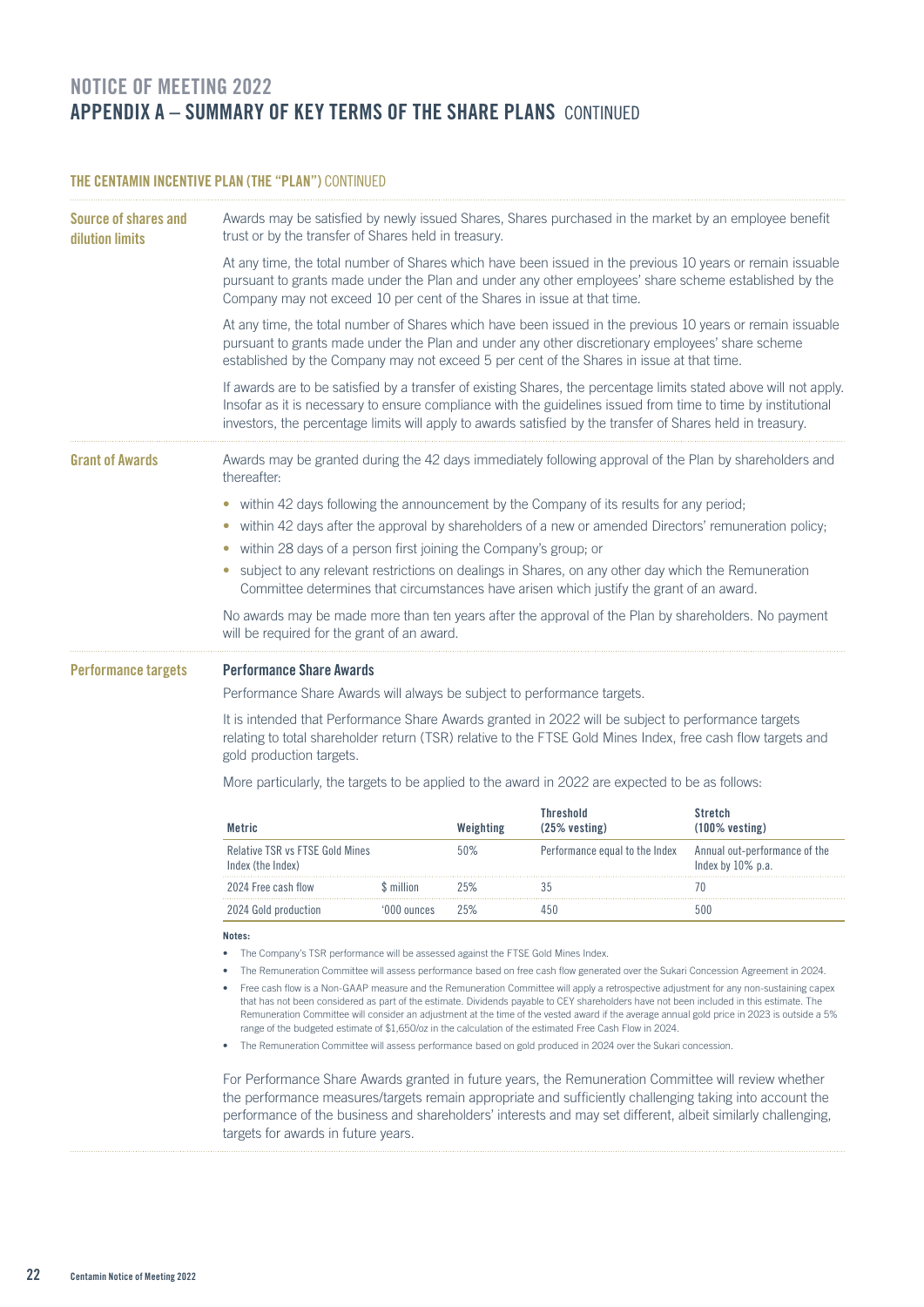| <b>Performance targets</b> | <b>Discretion to adjust vesting levels</b>                                                                                                                                                                                                                                                                                                                                                                                                                                                                                                                                                                                                                                                                                                          |
|----------------------------|-----------------------------------------------------------------------------------------------------------------------------------------------------------------------------------------------------------------------------------------------------------------------------------------------------------------------------------------------------------------------------------------------------------------------------------------------------------------------------------------------------------------------------------------------------------------------------------------------------------------------------------------------------------------------------------------------------------------------------------------------------|
| <b>CONTINUED</b>           | The Remuneration Committee has the discretion to adjust the number of Shares that vest to ensure that the<br>vesting outcome is appropriate in light of the underlying business performance of the Company's group and/<br>or wider circumstances.                                                                                                                                                                                                                                                                                                                                                                                                                                                                                                  |
|                            | <b>Amendments</b>                                                                                                                                                                                                                                                                                                                                                                                                                                                                                                                                                                                                                                                                                                                                   |
|                            | The Remuneration Committee may amend a performance target if an event (or events) take place that<br>result in the target, in the opinion of the Remuneration Committee, no longer fulfilling the originally intended<br>purpose of the target. The amended performance target shall not be materially more or less demanding to<br>satisfy than the original performance target was when first set.                                                                                                                                                                                                                                                                                                                                                |
| <b>Vesting of awards</b>   | <b>Performance Share Awards</b>                                                                                                                                                                                                                                                                                                                                                                                                                                                                                                                                                                                                                                                                                                                     |
|                            | Performance Share Awards will normally vest on the third anniversary of grant, subject to (i) the awardholder<br>remaining in service with the Company's group, and (ii) satisfaction of the performance targets.                                                                                                                                                                                                                                                                                                                                                                                                                                                                                                                                   |
|                            | <b>Restricted Share Awards</b>                                                                                                                                                                                                                                                                                                                                                                                                                                                                                                                                                                                                                                                                                                                      |
|                            | Restricted Share Awards will normally vest on the third anniversary of grant (or on such dates as the<br>Remuneration Committee may determine on or before the grant of the awards), subject to the award holder<br>remaining in service with the Company's group.                                                                                                                                                                                                                                                                                                                                                                                                                                                                                  |
|                            | <b>Post-Vesting Holding Period</b>                                                                                                                                                                                                                                                                                                                                                                                                                                                                                                                                                                                                                                                                                                                  |
|                            | Performance Share Awards (and, if the Remuneration Committee so decides, Restricted Share Awards) will<br>be subject to a post-vesting holding period of two years. The Remuneration Committee may decide not to<br>apply the post-vesting holding period to participants other than Executive Directors. It is currently intended<br>that the post-vesting holding period will prevent participants from selling any Shares received pursuant<br>to their award (other than those sold to raise funds to discharge tax liabilities) until the fifth anniversary of<br>grant. It is also currently intended that the post-vesting holding period will apply notwithstanding that the<br>awardholder has ceased employment with the Company's group. |
|                            | <b>Deferred Bonus Awards</b>                                                                                                                                                                                                                                                                                                                                                                                                                                                                                                                                                                                                                                                                                                                        |
|                            | Deferred Bonus Awards will vest two years from grant (or on such later dates as the Remuneration<br>Committee may determine on or before the grant of the awards) subject to continued employment with the<br>Company's group.                                                                                                                                                                                                                                                                                                                                                                                                                                                                                                                      |
| <b>Leaving employment</b>  | If a participant leaves employment with the Company's group, his award will lapse unless he is a "good leaver".                                                                                                                                                                                                                                                                                                                                                                                                                                                                                                                                                                                                                                     |
|                            | A participant will be a "good leaver" if the reason for leaving is death, ill-health, injury, disability, redundancy,<br>retirement, the transfer of the employing business or company, or otherwise at the discretion of the<br>Remuneration Committee.                                                                                                                                                                                                                                                                                                                                                                                                                                                                                            |
|                            | If the participant is a good leaver then:                                                                                                                                                                                                                                                                                                                                                                                                                                                                                                                                                                                                                                                                                                           |
|                            | • any Performance Share Awards or Restricted Share Awards shall vest on the date on which they would<br>have vested had the cessation not occurred subject to any performance targets being satisfied and, unless<br>the Remuneration Committee determines otherwise, taking into account a time pro-rata reduction; and<br>any Deferred Bonus Award shall vest in full on the date on which it would have vested had the cessation<br>$\bullet$<br>not occurred unless the Committee determines otherwise in exceptional circumstances (e.g. death).                                                                                                                                                                                               |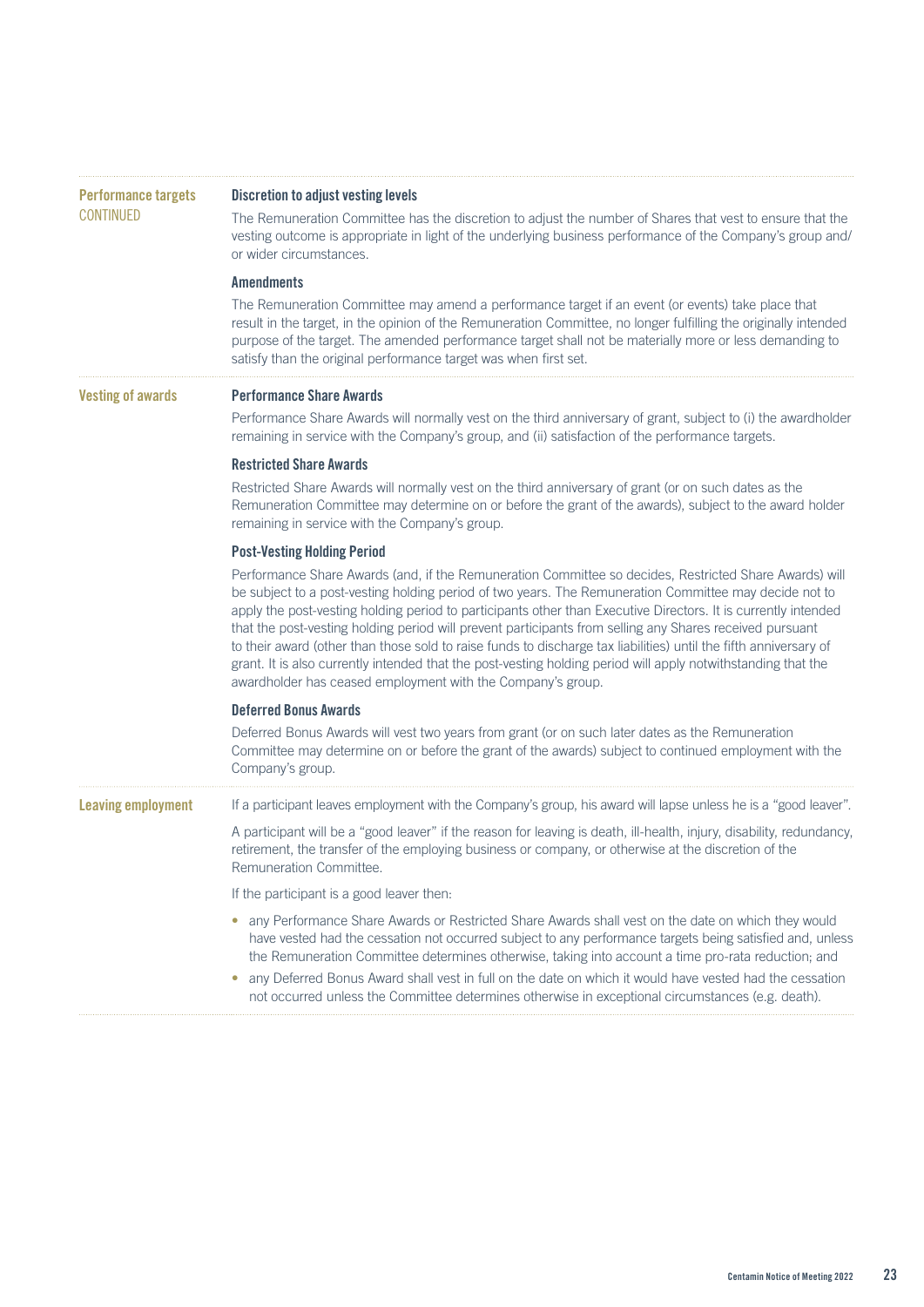## NOTICE OF MEETING 2022 APPENDIX A – SUMMARY OF KEY TERMS OF THE SHARE PLANS CONTINUED

| THE CENTAMIN INCENTIVE PLAN (THE "PLAN") CONTINUED          |                                                                                                                                                                                                                                                                                                                                                                                                                                                                                                                                                                                    |  |  |  |
|-------------------------------------------------------------|------------------------------------------------------------------------------------------------------------------------------------------------------------------------------------------------------------------------------------------------------------------------------------------------------------------------------------------------------------------------------------------------------------------------------------------------------------------------------------------------------------------------------------------------------------------------------------|--|--|--|
| <b>Recovery and</b><br>withholding                          | The Plan contains recovery and withholding provisions, which the Remuneration Committee may operate<br>until three years after vesting if:                                                                                                                                                                                                                                                                                                                                                                                                                                         |  |  |  |
|                                                             | • the Company materially misstated its financial results for any reason;                                                                                                                                                                                                                                                                                                                                                                                                                                                                                                           |  |  |  |
|                                                             | there has been an error or miscalculation as to the number of Shares placed under, or received pursuant<br>$\bullet$<br>to, an award;                                                                                                                                                                                                                                                                                                                                                                                                                                              |  |  |  |
|                                                             | • the awardholder has committed an act (or acts) amounting to gross misconduct leading to termination of<br>the awardholder's employment;                                                                                                                                                                                                                                                                                                                                                                                                                                          |  |  |  |
|                                                             | • circumstances of corporate failure have arisen; or                                                                                                                                                                                                                                                                                                                                                                                                                                                                                                                               |  |  |  |
|                                                             | the Company, another member of the Company's group or the relevant business unit for which the<br>$\bullet$<br>awardholder works, has suffered serious reputational damage (including, without limitation, as a result of<br>a material health and safety event).                                                                                                                                                                                                                                                                                                                  |  |  |  |
|                                                             | If the Remuneration Committee decides to operate the recovery and withholding provisions, it may:                                                                                                                                                                                                                                                                                                                                                                                                                                                                                  |  |  |  |
|                                                             | • reduce the amount of any future annual bonus; and/or                                                                                                                                                                                                                                                                                                                                                                                                                                                                                                                             |  |  |  |
|                                                             | reduce the number of Shares under any share award; and/or<br>$\bullet$                                                                                                                                                                                                                                                                                                                                                                                                                                                                                                             |  |  |  |
|                                                             | require the awardholder to make a payment to the Company; and/or<br>$\bullet$                                                                                                                                                                                                                                                                                                                                                                                                                                                                                                      |  |  |  |
|                                                             | require the awardholder to forfeit any Shares they hold including those subject to a post-vesting<br>holding period.                                                                                                                                                                                                                                                                                                                                                                                                                                                               |  |  |  |
|                                                             | The Remuneration Committee may also reduce the number of Shares under an award granted under the<br>Plan to give effect to any recovery and withholding provision contained in any other incentive plan operated<br>by the Company's group.                                                                                                                                                                                                                                                                                                                                        |  |  |  |
| <b>Corporate events</b>                                     | In the event of a takeover of the Company, awards shall vest early.                                                                                                                                                                                                                                                                                                                                                                                                                                                                                                                |  |  |  |
|                                                             | Performance Share Awards and Restricted Share Awards shall vest subject to the satisfaction of any<br>performance targets and, unless the Remuneration Committee determines otherwise, taking into account<br>a time pro rata reduction.                                                                                                                                                                                                                                                                                                                                           |  |  |  |
|                                                             | Deferred Bonus Awards shall vest in full.                                                                                                                                                                                                                                                                                                                                                                                                                                                                                                                                          |  |  |  |
|                                                             | In the event of a demerger, delisting, special dividend or other event, which, in the opinion of the<br>Remuneration Committee, may affect the current or future value of an award to a material extent the<br>Remuneration Committee, may allow awards to vest on the basis described above.                                                                                                                                                                                                                                                                                      |  |  |  |
|                                                             | Awards will not normally vest on an internal reorganisation.                                                                                                                                                                                                                                                                                                                                                                                                                                                                                                                       |  |  |  |
| <b>Dividend equivalents</b>                                 | An award may be made on terms that the participant will be entitled to receive additional Shares with<br>a value equal to the aggregate dividends in respect of which the ex-dividend date occurred between the<br>award date and the date of vesting on the vested number of Shares as if the participant had been the legal<br>owner of such Shares during that time. The calculation of the number of Shares to be so received may<br>assume the reinvestment of dividends. Alternatively, the Remuneration Committee may decide to deliver<br>the dividend equivalent in cash. |  |  |  |
| <b>Adjustment of awards</b>                                 | If there is any variation of the Company's share capital, or in the event of a demerger or payment of a special<br>dividend or similar event which would otherwise materially affect the value of an award, the Remuneration<br>Committee may adjust the number of Shares under award and the exercise price (if any).                                                                                                                                                                                                                                                             |  |  |  |
| <b>Rights attaching</b><br>to Shares and<br>transferability | Shares allotted or transferred under the Plan will rank alongside shares of the same class then in issue.<br>The Company will apply to the Financial Conduct Authority and/or the Toronto Stock Exchange for the listing<br>of any newly issued Shares. Awards are not transferable (except on death) and are not pensionable benefits.                                                                                                                                                                                                                                            |  |  |  |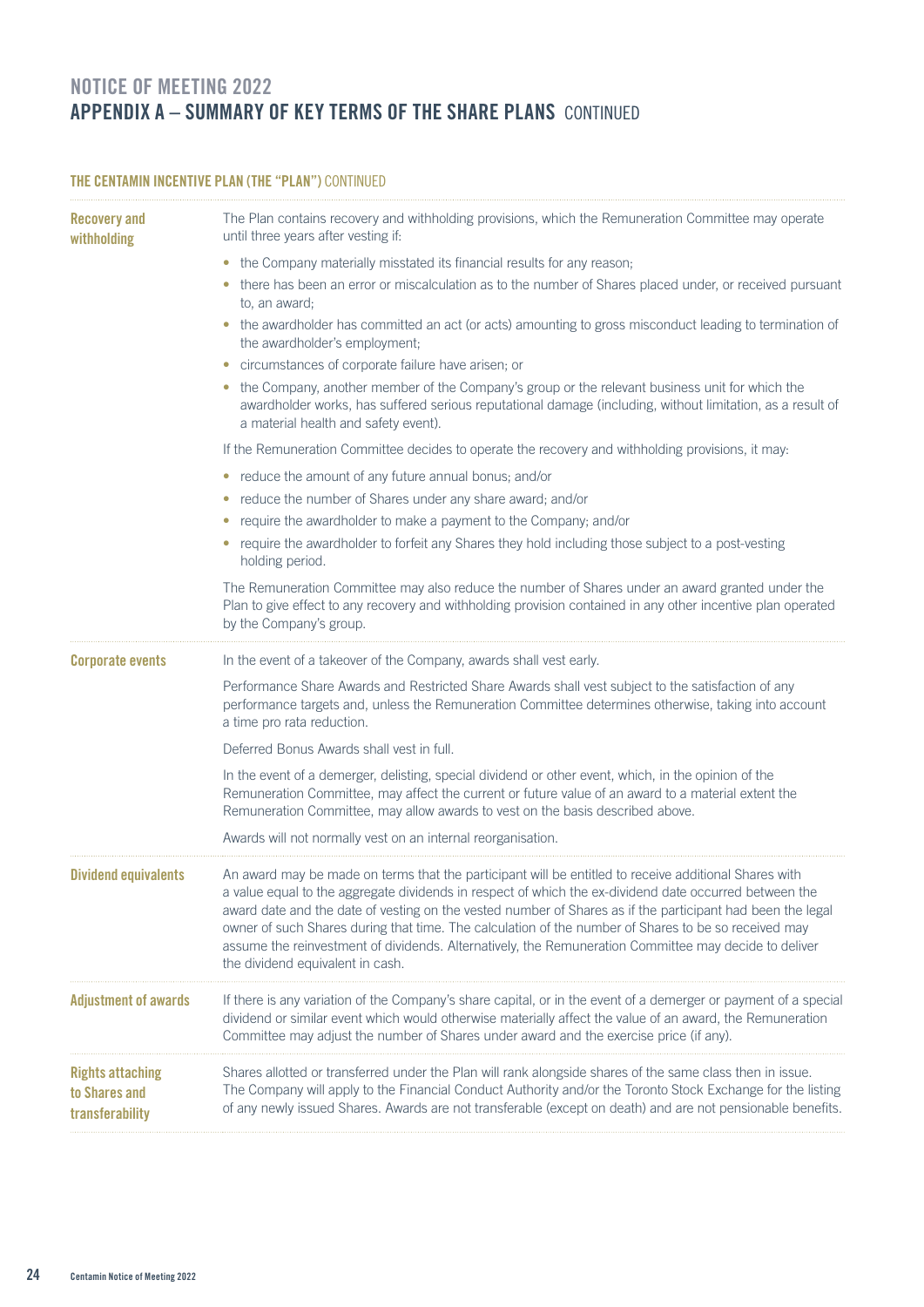| <b>Amendment</b> | The Remuneration Committee may amend the Plan in any respect. However, the provisions governing                     |
|------------------|---------------------------------------------------------------------------------------------------------------------|
|                  | eligibility, equity dilution, individual participation limits, the basis for determining the rights of participants |
|                  | to acquire Shares or to receive cash and the adjustments that may be made following a variation of capital          |
|                  | cannot be altered to the advantage of existing or new participants without the prior approval of shareholders       |
|                  | in general meeting. There is an exception for minor amendments to benefit the administration of the Plan, to        |
|                  | take account of a change in legislation or to obtain or maintain favourable tax, exchange control or regulatory     |
|                  | treatment for participants in the Plan or for any member of the Company's group.                                    |

This summary does not form part of the rules of the Plan and should not be taken as affecting the interpretation of the detailed terms and conditions of the rules of the Plan. The Remuneration Committee reserves the right up to the date of the annual general meeting to make such amendments and additions to the rules of the Plan as it sees fit provided that such amendments do not conflict in any material respect with this summary.

#### BURN RATE DISCLOSURE

In accordance with the requirements of the Toronto Stock Exchange, listed below are the annual burn rates of each security-based compensation arrangement maintained by Centamin for the three most recently completed fiscal years.

## SECURITY-BASED COMPENSATION SHARE PLAN

|                                                              | Year ended<br>31 December 2021 | Year ended<br>31 December 2020 | Year ended<br>31 December 2019 | Year ended<br>31 December 2018 |
|--------------------------------------------------------------|--------------------------------|--------------------------------|--------------------------------|--------------------------------|
| Deferred bonus share plan (total awards granted in the year) | .467.000                       | .679.500                       |                                | 150.000                        |
| Performance share plan (total awards granted in the year)    | 945 000                        | .582.500                       | (1(1))                         |                                |
| Issued securities (weighted average where required)          | 156.450.695                    | 955384                         | .955.384                       |                                |
| Burn rate (expressed as a %)                                 |                                |                                |                                |                                |

#### **Notes to the table:**

Newly issued shares will be issued by the Company in the year of vest to satisfy awards to eligible employees under the terms of the Company's existing performance share plan ("PSP"). Awards made under the existing deferred bonus share plan ("DBSP") are not funded from treasury shares or newly issued shares.

### SECURITY AUTHORISED FOR INSURANCE UNDER EQUITY COMPENSATION PLANS

The following information concerning the number of Ordinary Shares to be issued under equity compensation plans to employees and others:

| Plan Category <sup>(1)</sup>                | Number of Securities to be Plans<br>issued upon Exercise of Options<br>(as at 31 December 2021)(a) | Weighted – Average Exercise Price of<br><b>Outstanding Options</b><br>(as at 31 December 2021)(b) <sup>(4)</sup> | <b>Number of Securities remaining</b><br>available for future issuance under<br><b>Equity compensation (excluding)</b><br>securities reflected in (a))<br>(as at 31 December 2021) $(c)$ |
|---------------------------------------------|----------------------------------------------------------------------------------------------------|------------------------------------------------------------------------------------------------------------------|------------------------------------------------------------------------------------------------------------------------------------------------------------------------------------------|
| Awards granted under the DBSP(2)            | .467.000                                                                                           | 363                                                                                                              | Nnte :                                                                                                                                                                                   |
| Awards issued under the PSP(3)              | 2.615.000                                                                                          | 19574                                                                                                            | Nnte 3                                                                                                                                                                                   |
| Awards issued under the PSP <sup>(4)</sup>  | 1.232.400                                                                                          | 3501                                                                                                             |                                                                                                                                                                                          |
| Awards issued under the PSP <sup>(5)</sup>  |                                                                                                    |                                                                                                                  |                                                                                                                                                                                          |
| Awards granted under the PSP <sup>(6)</sup> | 495.311                                                                                            | 0880                                                                                                             | Nnte h                                                                                                                                                                                   |
| Awards granted under the PSP(7)             |                                                                                                    | Nil                                                                                                              | Nnte J                                                                                                                                                                                   |
| Awards granted under the PSP <sup>(8)</sup> | 2.137.500                                                                                          | 325                                                                                                              |                                                                                                                                                                                          |
| Awards granted under the PSP <sup>(9)</sup> | 485.000                                                                                            |                                                                                                                  |                                                                                                                                                                                          |

#### **Notes to the table:**

1. There are no outstanding share options issued or granted.

- 2. As at 31 December 2021, the trustee of the deferred bonus share plan held 2,205,280 ordinary shares (2020: 2,373,049 ordinary shares) pursuant to the plan rules.
- 3. In respect to the PSP awards granted in June 2015, all 2,615,000 awards have been issued to eligible participants. There are no outstanding securities in respect to this award tranche.
- 4. In respect to the PSP awards granted in June 2016, 1,232,400 awards have been issued to eligible participants. There are no outstanding securities in respect to this award tranche.
- 5. In respect to the PSP awards granted in June 2017, based on the performance conditions the awards lapsed.
- 6. In respect to the PSP awards granted in June 2018, 2,476,555 were eligible to participants, however based on the performance conditions, 495,311 awards vested to eligible participants.
- 7. In respect to the PSP awards granted in June 2019, based on the performance conditions the awards lapsed.
- 8. In respect to the PSP awards granted in June 2020, 2,137,500 awards remained eligible to participants as at 31 December 2021, subject to the performance conditions and vesting periods.
- 9. In respect to the PSP awards granted in June 2021, 5,485,000 awards remained eligible to participants as at 31 December 2021, subject to the performance conditions and vesting periods.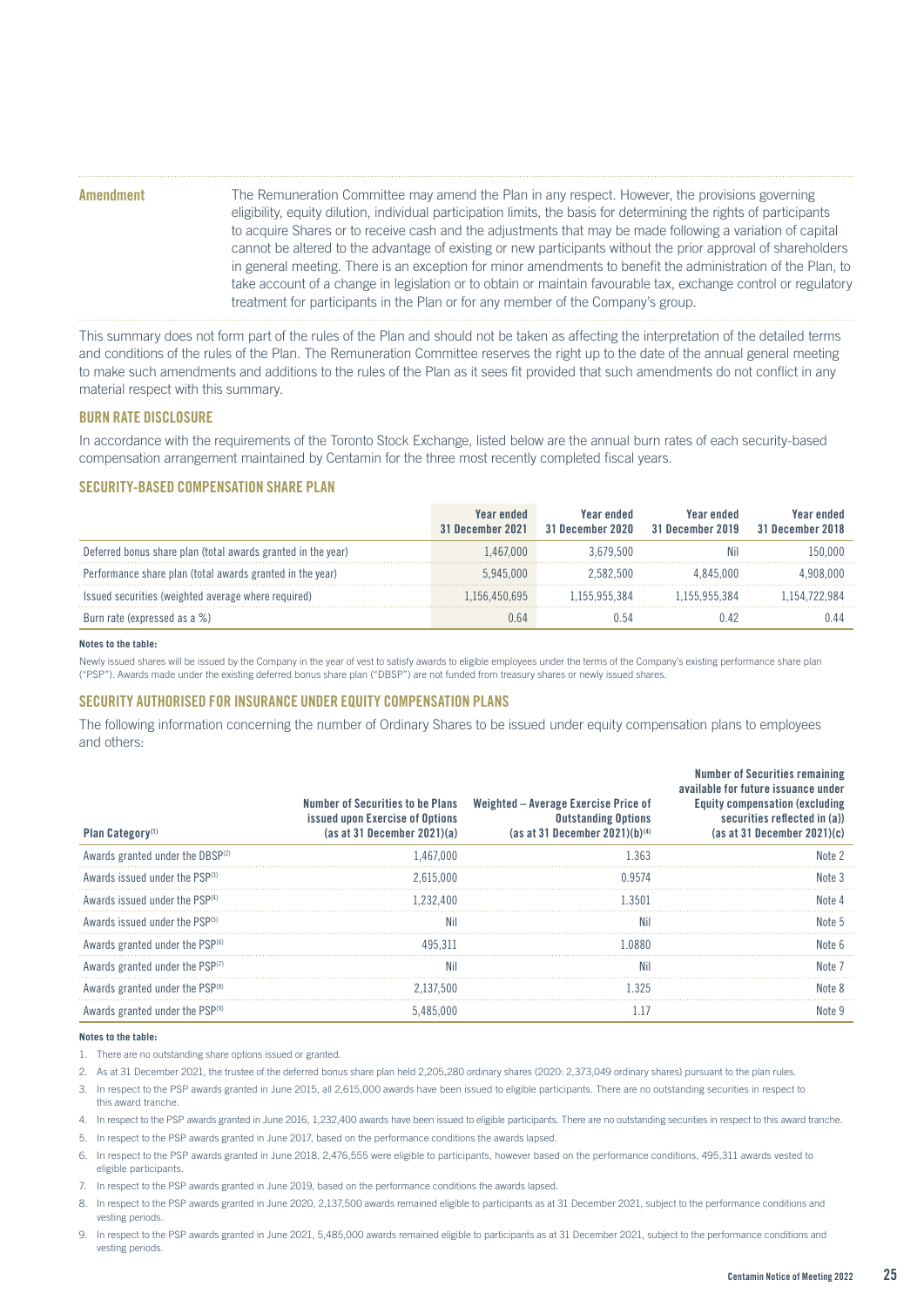## NOTICE OF MEETING 2022 APPENDIX A – SUMMARY OF KEY TERMS OF THE SHARE PLANS CONTINUED

The following awards under the terms of the previous shareholder approved performance share plan remain subject to vesting:

## June 2020 awards

Of the 2,582,500 awards granted on 5 June 2020 under the PSP, 2,137,500 awards remain granted to eligible participants (11 in total) applying the following performance criteria:

- 50% of the award shall be assessed by reference to a target total shareholder return;
- 25% of the award shall be assessed by reference to compound growth in adjusted free cash flow; and
- 25% of the award shall be assessed by reference to compound growth in gold production.

## April 2021 awards

Of the 5,945,000 awards granted on 30 April 2021 under the PSP, 5,485,000 awards remain granted to eligible participants (32 in total) applying the following performance criteria:

- 50% of the award shall be assessed by reference to a target total shareholder return;
- 25% of the award shall be assessed by reference to compound growth in adjusted free cash flow; and
- 25% of the award shall be assessed by reference to compound growth in gold production.

This DBSP (not for directors) that was introduced in 2012 allowed the annual bonus to be matched with shares which were then ordinarily released in three annual tranches, conditional upon the continued employment with the group. The last grant under this plan was made in 2021 and the awards will vest in accordance with the plan rules. No further awards are to be granted under this plan. This summary does not form part of the rules of the Plan and should not be taken as affecting the interpretation of the detailed terms and conditions of the rules of the Plan. The Remuneration Committee reserves the right up to the date of the annual general meeting to make such amendments and additions to the rules of the Plan as it sees fit provided that such amendments do not conflict in any material respect with this summary.

– End of Notice –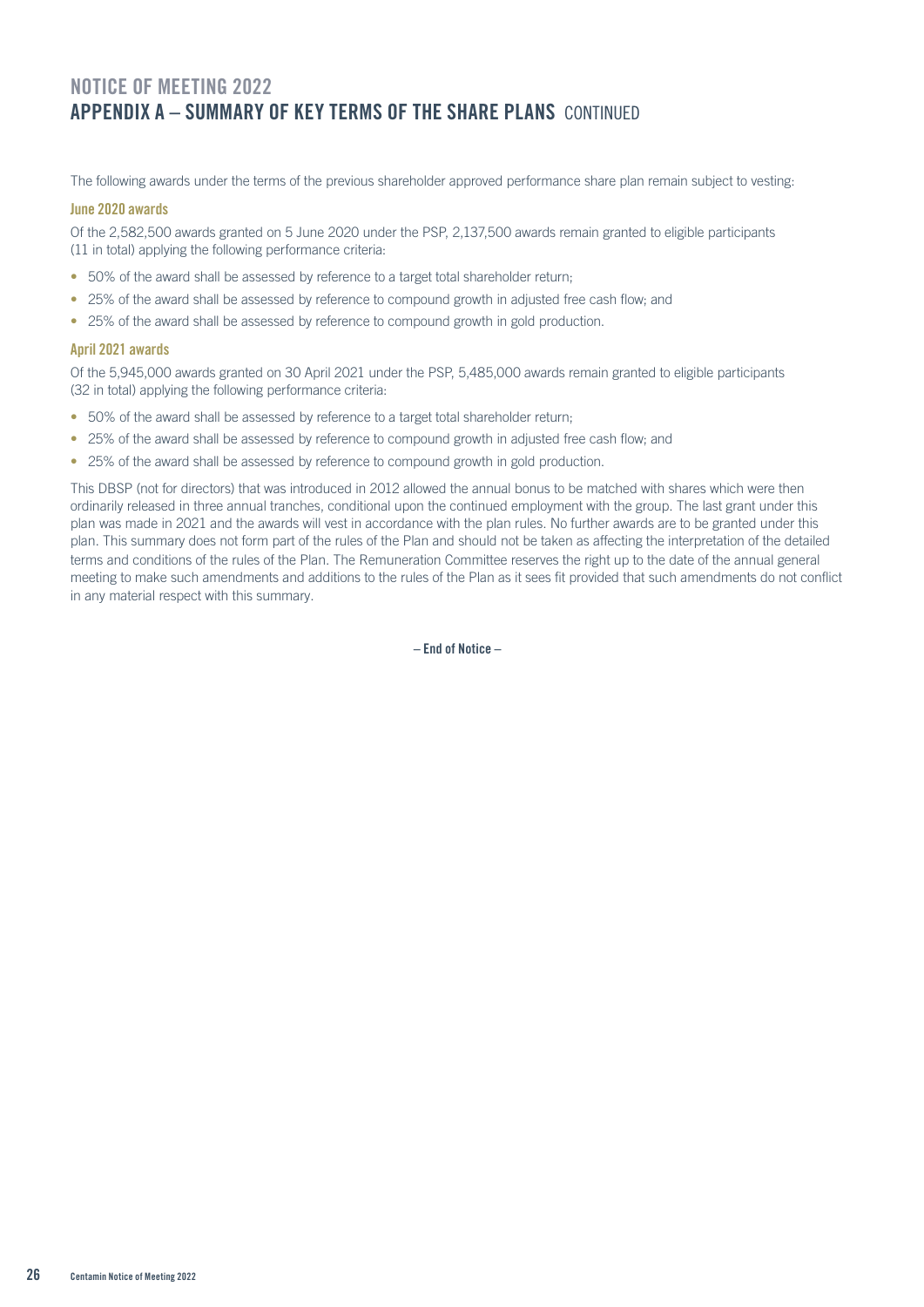